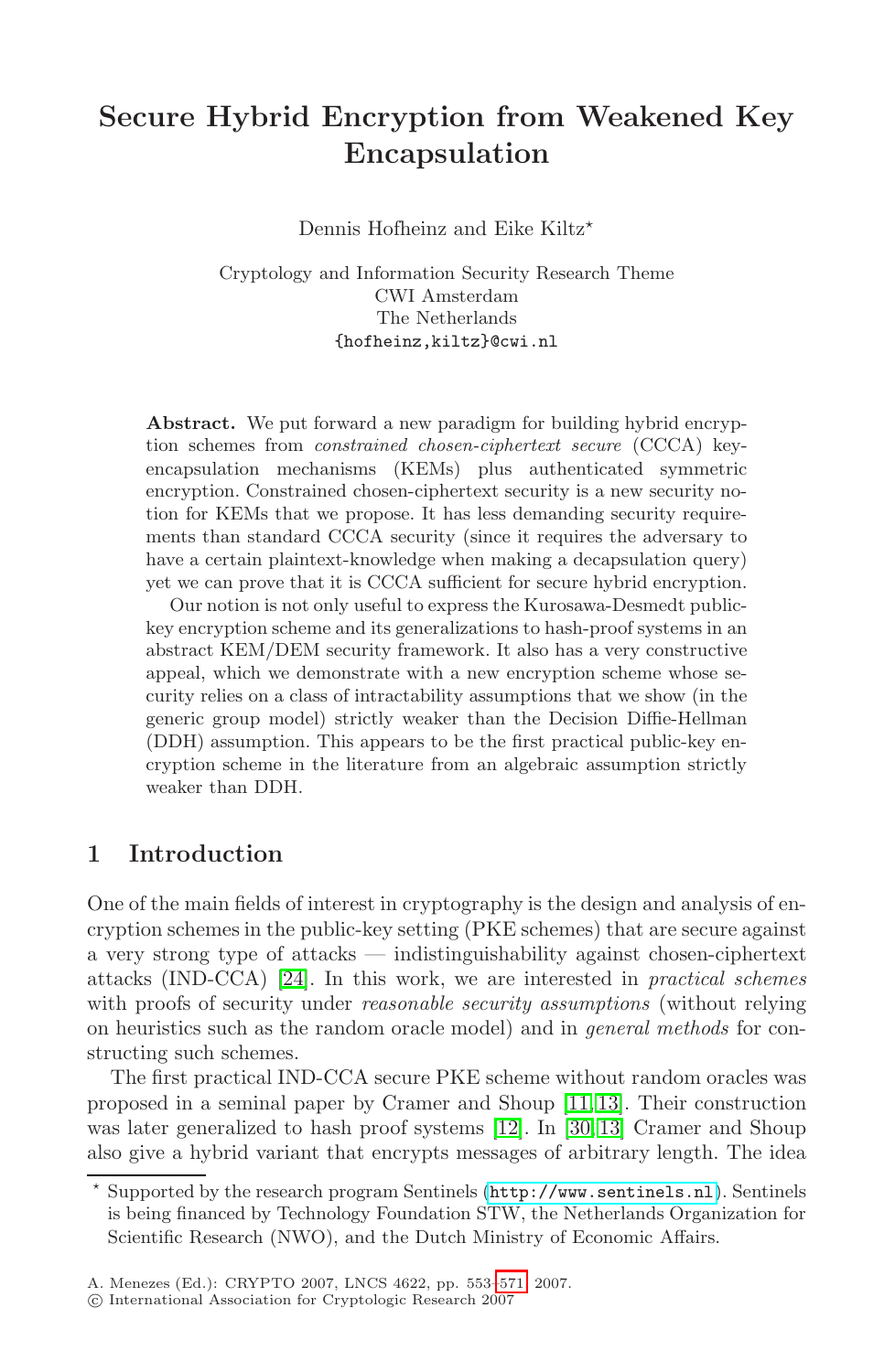is to conceptually separate the key-encapsulation (KEM) part from the symmetric (DEM) part. Generally, this hybrid approach greatly improved practicality of encryption schemes. A folklore composition theorem (formalized in [13]) shows that if both KEM and DEM are CCA-secure then the hybrid encryption is CC[A-se](#page-18-5)cure. Common wisdom was that this sufficient condition was also necessary. Howeve[r, at](#page-18-6) CRYPTO 2004, Kurosawa and Desmedt challenged this common wisdom by presenting a hybrid encryption scheme that demonstrates that a weaker security condition on the KEM may suffice for full CCA-secure hybrid encryption. Compared to the original Cramer-Shoup scheme, the scheme by Kurosawa and Desmedt [imp](#page-18-2)roved efficiency and ciphe[rtex](#page-18-6)t expansion by replacing some of its algebraic components with information theoretically secure symmetric primitives. More recently, the KEM part of their scheme was indeed shown to be not CCA secure [15].

One natural open problem from [21] is if there exists a weaker yet natural security condition on the KEM such that, in combination with sufficiently strong symmetric encryption, chosen-ciphertext secure hybrid encryption can be guaranteed.

Extending the work of Cramer and Shoup [12], it wa[s de](#page-18-6)monstrated in [21, 2, 14] that a variant of hash-proof systems (HPS) can be combined with symmetric encryption and a message authentication code (MAC) to obtain hybrid encryption. If the hash-proof system is  $universal_2$ , then the encryption scheme is chosen-ciphertext secure. However, the Kurosawa-Des[me](#page-18-0)[dt h](#page-18-1)ybrid scheme could not be rigorously explained in this general HPS framework since the underlying hash-proof system is not universal<sub>2</sub>. (Roughly, this is since universal<sub>2</sub> is a *statis*tical property whereas the Kurosawa-Desmedt system contains a computational component, namely a target collision resistant (TCR) hash function.) In [21] (and [12]) only less efficient "hash-free variants" of their schemes could be explained through has[h pr](#page-18-7)oof systems; security of all efficient TCR-based schemes had to be proved separately.

Surprisingly, almost all practical standard-mode[l](#page-18-7) [en](#page-18-7)cryption schemes [11, 13, 21,2,10,9,19,20] are based on the difficulty of Decision Diffie-Hellman (DDH) or stronger assumptions. This is contrasted by the existence of many natural groups in which the DDH assumption is known to be wrong; examples include pairinggroups and certain non prime-order groups like  $\mathbb{Z}_p^*$ . This often overlooked fact may turn into a serious problem in case DDH turns out to be wrong in all cryptographically interesting groups. In particular, [16] give evidence that groups with easy DDH problem, but hard computational Diffie-Hellman problem exist. [16] interpret this as an argument to rely on weaker assumptions than DDH.

# **1.1 Our Contributions**

A new KEM/DEM composition theorem. We put forward the security notion of indistinguishability against constrained chosen-ciphertext attacks (IND-CCCA) for KEMs which is stronger than IND-CPA (CPA stands for chosenplaintext attacks) yet strictly weaker than IND-CCA. Intuitively, CCCA is separated from CCA security by only allowing an adversary to make a decapsulation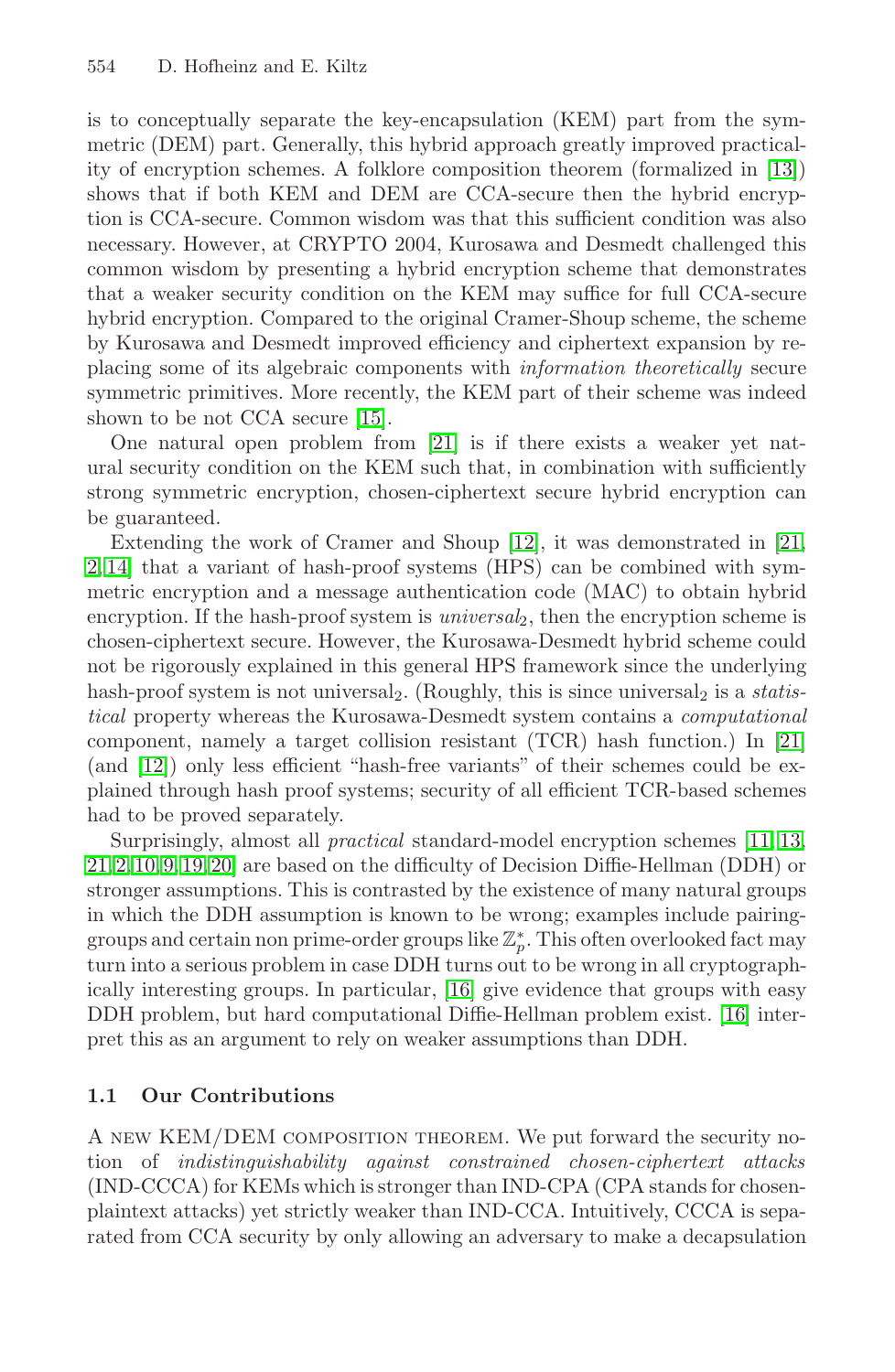query if it has sufficient "implicit knowledge" about the [pla](#page-18-8)intext key to be decapsulated (hence the name "constrained chosen-ciphertext security").<sup>1</sup>

As our main technical contribution we formalize the above notion and prove a composition theorem that shows that any IND-CCCA secure KEM combined with *any* authenticated (symmetric) encryption scheme yields IND-CCA secure hybrid encryption. This gives a positive ans[wer](#page-18-6) to the open question from [21] mentioned before. Authenticated encryp[tion](#page-18-2) [is](#page-18-6) a quite general symmetric primitive and examples include "encrypt-then-mac" schemes (based on computationally secure primitives), and also more efficient single-pass schemes (see, e.g., [25]).

Constrained chosen-ciphertext secure KEMs formalize a new design paradigm for efficient hybrid encryption. To guarantee chosen-ciphertext security for hybrid encryption schemes it is sufficient to verify a natural security condition on the key encapsulation part. We assess the constructive appeal of this framework by demonstrating that the original Kurosawa-Desmedt scheme [21], along with its variants [2,23] and all hash-proof systems based schemes [12,21], can be thoroughly explained through it. We furthermore present a new IND-CCCA secure KEM from the DDH assumption and show how to build a class of practical KEMs from progressively weaker assumptions than DDH.

Constrained chosen-ciphertext secure KEM from DDH. We propose a new KEM which is IND-CCCA secure under the DDH assumption. Although it relies on different proof techniques (it is not based on [ha](#page-17-0)sh proof systems), syntactically it is reminiscent to the one by Kurosawa and Desmedt and can in fact be viewed as its dual (in the sense that certain parts from the ciphertext and the symmetric key are swapped [in](#page-18-9) our scheme).

Constrained chosen-ciphertext secure KEM [fro](#page-18-7)m n-Linear. Building on [8,18] we introduce a new class of purely algebraic intractability assumptions, the *n*-Linear assumptions, where  $n \geq 1$  is a parameter. They are such that the DDH assumption equals the 1-Linear assumption, the Linear assumption [8] equals the 2-Linear assumption, and the  $n$ -Linear assumptions become *strictly* weaker as the parameter n grows. More precisely, 1-Linear  $=$  DDH, and n-Linear implies  $n + 1$ -Linear, but (in the generic group model [29])  $n + 1$ -Linear is still hard relative to an *n*-Linear oracle. In fact, for  $n \geq 2$  the *n*-Linear assumption does not seem to be inva[lid](#page-18-2) [in](#page-18-6) [a](#page-18-6)ny obvious sense even in the groups from [16], in which the DDH problem is easy, and the computational Diffie-Hellman problem is supposedly hard. We generalize the KD scheme and its dual to a class of parametrized KEMs and prove their IND-CCCA security assuming n-Linear. These appear to be the first practical encryption schemes in the literature from a purely algebraic assumption which is strictly weaker than DDH.

Computational Hash-Proof Systems. We propose a purely computational variant of hash-proof systems. Generalizing [12,21], we prove that computational

<sup>&</sup>lt;sup>1</sup> This is reminiscent to the notion of "plaintext awareness" for public-key encryption [5] where it is infeasible for an adversary to come up with a valid ciphertext without being aware of the corresponding plaintext. Our definition is weaker in the sense that it only requires the adversary to have implicit knowledge on the plaintext.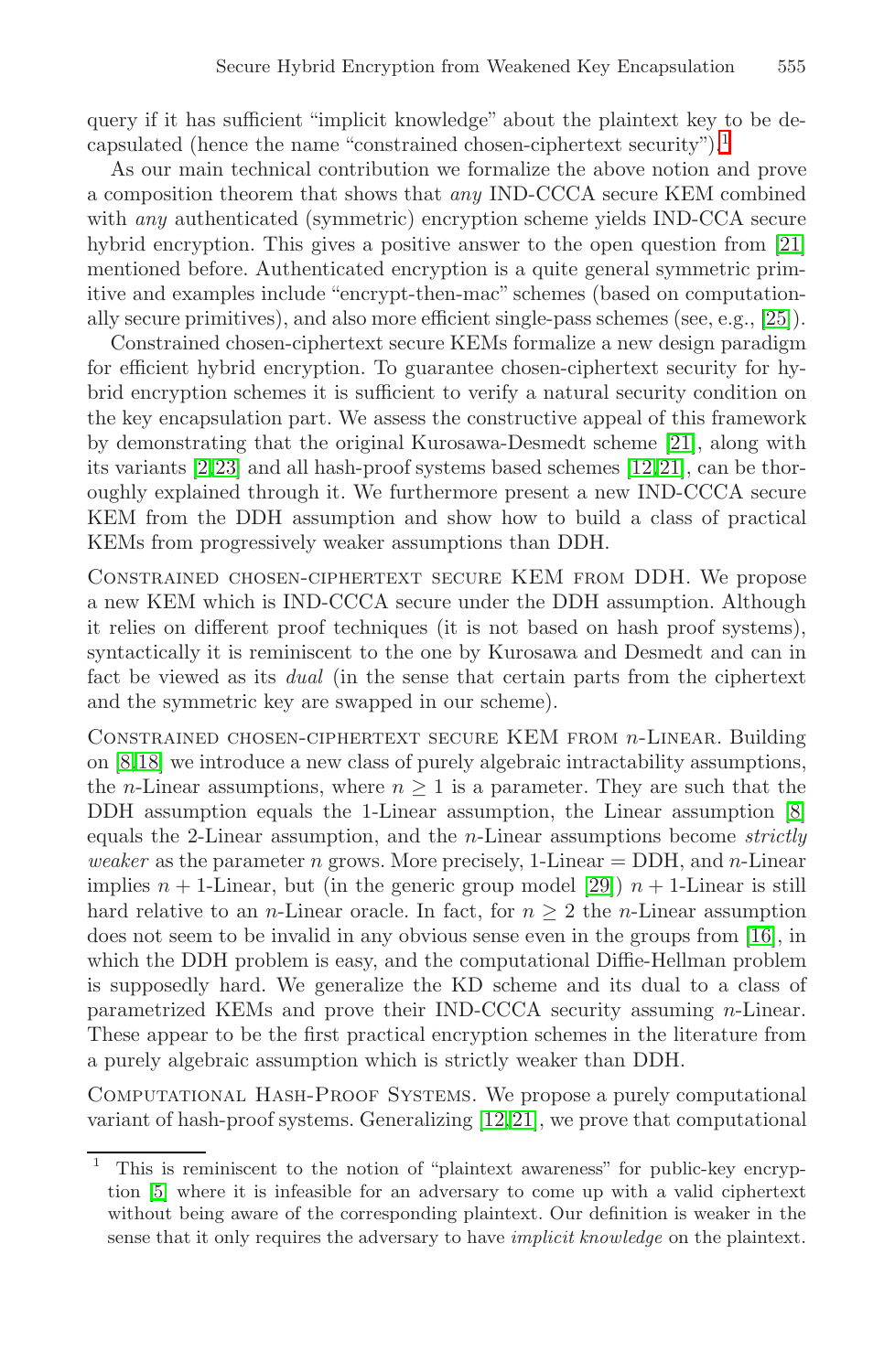hash-proof systems directly imply IND-CCCA secure KEMs. Hence, in combination with authenticated encryption, they yield efficient IND-CCA secure hybrid encryption. Th[e K](#page-17-1)urosawa-Desmedt scheme fits this fram[ewo](#page-18-6)rk, i.e. the underlying HPS is computational. This gives the first full explanation of the Kurosawa-Desmedt scheme in terms of HPS. As a generalization we provide computational hash-proof systems from the  $n$ -Linear assumptions hence explaining IND-CCCA security of our class of KEMs from the *n*-Linear assumptions.

# **1.2 Discussion and Related Work**

In [1] (which is the full version of [2]), Abe et al. address the question from [21] about the existence of a natural weaker secur[ity](#page-18-1) condition for KEMs. They propose the notion of LCCA secure KEMs with respect to the predicate  $\mathcal{P}^{\text{mac}}$  and prove it sufficient to ob[tain](#page-18-10), in combination with a MAC, IND-CCA secure tag-KEMs (and hence IND-CCA secure hybrid encryption). Though syntactically similar to ours, their notion *mingles* security of the KE[M w](#page-12-0)ith the MAC part of the symmetric encryption scheme. The conceptual diffe[ren](#page-17-0)ce in our notion is that we give a general security definition for KEMs [tha](#page-18-11)t is completely independent of any particular symmetric primitive. We think that this is more natural and more closely follows the spirit of the KEM/DEM approach [13], where (for good reason) KEM and DEM are viewed as independent components.

Independent from this work Shacham [28] also proposes a family of hybrid encryption schemes from the n-Linear assumptions. His schemes can be viewed as a (slightly less efficient) Cramer-Shoup variant of our schemes from Section 4.2.

The 2-Linear assumption was introduced by Boneh, Boyen, and Shacham [8] and was later used in gap-groups to build an IND-CCA secure KEM [19]. For  $n > 2$ , Kiltz [18] introduced the class of gap n-Linear assumptions and (generalizing [19]) built a class of IND-CCA secure KEMs from it. Compared to n-Linear, in the latter gap-assumptions an adversary gets access to a DDH oracle which makes (for example) the gap 2-Linear assumption incomparable to DDH. In contrast, our motivation is to build schemes from an assumption weaker than DDH.

# **2 Hybrid Encryption from Constrained CCA Secure KEMs**

#### **2.1 Key Encapsulation Mechanisms**

A key-encapsulation mechanism  $KEM = (KEM.Kg, KEM.Enc, KEMDec)$  with key-space  $\mathcal{K}(k)$  consists of three polynomial-time algorithms (PTAs). Via  $(pk, sk)$  $\stackrel{\text{\$}}{\leftarrow}$  KEM.Kg(1<sup>k</sup>) the randomized key-generation algorithm produces public/secret keys for security parameter  $k \in \mathbb{N}$ ; via  $(K, C) \stackrel{\text{d}}{\leftarrow} \text{KEM}$ . Enc $(pk)$  the randomized encapsulation algorithm creates an uniformly distributed symmetric key  $K \in$  $\mathcal{K}(k)$  together with a ciphertext C; via  $K \leftarrow$  KEM.Dec(sk, C) the possessor of secret key sk decrypts ciphertext  $C$  to get back a key  $K$  which is an element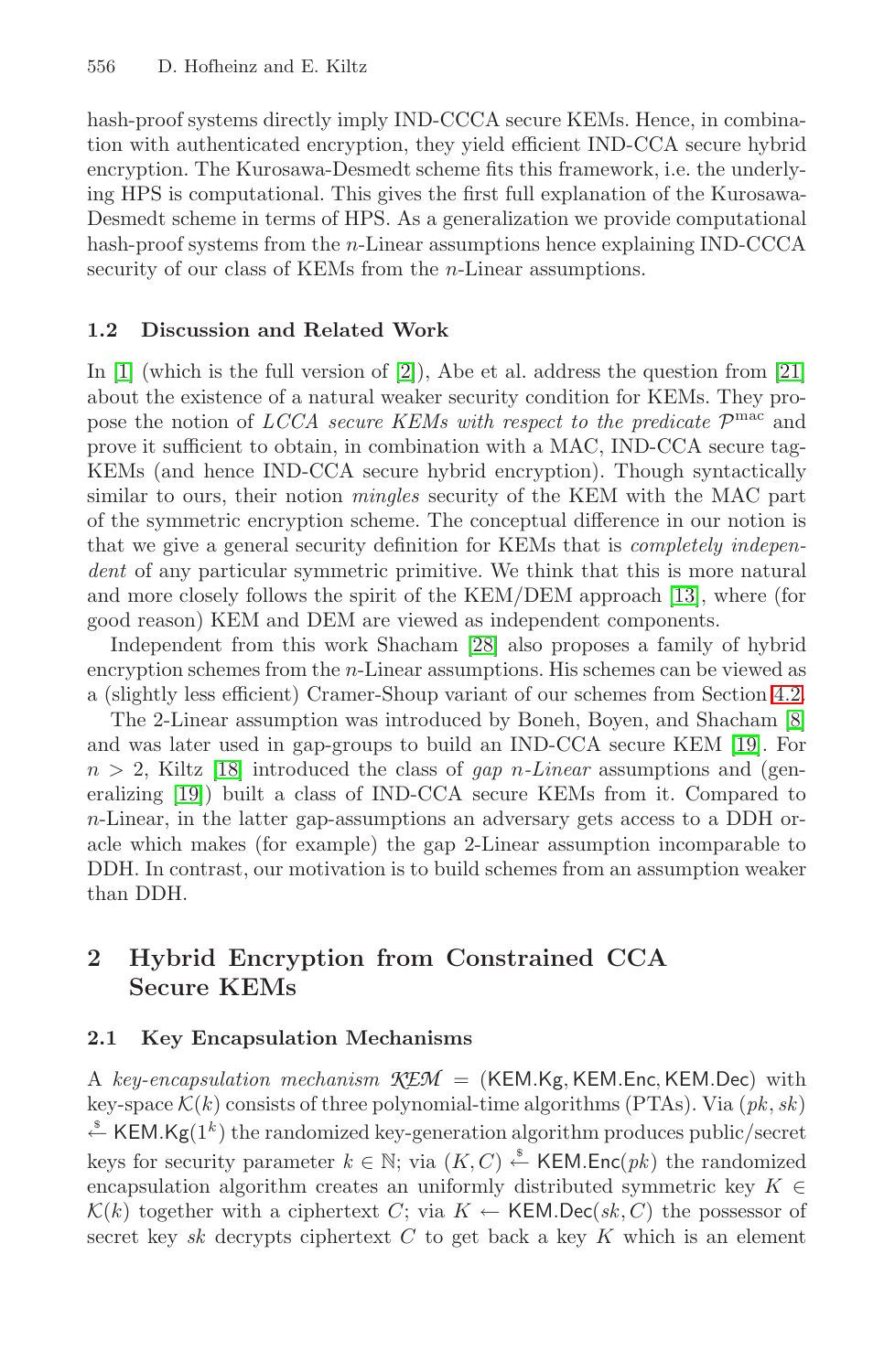in K or a special rejection symbol  $\perp$ . For consistency, we require that for all  $k \in \mathbb{N}$ , and all  $(K, C) \stackrel{\$}{\leftarrow}$  KEM.Enc $(pk)$  we have Pr [KEM.[De](#page-18-1)c $(sk, C) = K$ ] = 1, where the probability is taken over the choice of  $(pk, sk) \stackrel{\$}{\leftarrow} \textsf{KEM.Kg}(1^k)$ , and the coins of all the algorithms in the expression above. Here we only consider only KEMs that produce perfectly uniformly distributed keys (i.e., we require that for all public keys  $pk$  that can be output by KEM.Kg, the first component of KEM.Enc( $pk$ ) has uniform distribution).<sup>2</sup>

Constrained Chosen-Ciphertext Security. The common requirement for a KEM is indistinguishability against chosen-ciphertext attacks (IND-CCA) [13] where an adversary is allowed to adaptively query a decapsulation oracle with ciphertexts to obtain the corresponding session key. We relax this notion to indistinguishability against constrained chosen-ciphertext attacks (IND-CCCA). Intuitively, we only allow the adversary to make a decapsulation query if it already has some "a priori knowledge" about the decapsulated key. This partial knowledge about the key is modeled implicitly by letting the adversary additionally provide an efficiently computable Boolean predicate pred :  $K \rightarrow \{0, 1\}$ . If pred $(K) = 1$  then the decapsulated key K is returned, and  $\perp$  otherwise. The amount of uncertainty the adversary has about the session key (denoted as plaintext uncertainty uncert<sub>A</sub>) is measured by the fraction of keys the predicate evaluates to 1. We require this fraction to be negligible for every query, i.e. the adversary has to have a high a priori knowledge about the decapsulated key when making a decapsulation query. More formally, for an adversary  $A$  we define the advantage function

$$
\mathbf{Adv}_{\mathcal{REM},\mathcal{A}}^{\text{ccca}}(k) = \left| \Pr[\mathbf{Exp}_{\mathcal{REM},\mathcal{A}}^{\text{ccca-1}}(k) = 1] - \Pr[\mathbf{Exp}_{\mathcal{REM},\mathcal{A}}^{\text{ccca-0}}(k) = 1] \right|
$$

where, for  $b \in \{0, 1\}$ ,  $\mathbf{Exp}_{\mathcal{R}\in\mathcal{M},\mathcal{A}}^{\text{ccca-b}}$  is defined by the following experiment.

**Experiment Exp**<sub>QEM</sub>
$$
f(k) = \n\begin{cases}\n\begin{cases}\n\text{BEC}}\n\text{CDF} & \text{DEC}}\n\end{cases}\n\end{cases}
$$
\n
$$
\begin{cases}\n\text{CDF} & \text{C}(\text{CDF}) \\
\text{DEC}}\n\end{cases}
$$
\n
$$
\begin{cases}\nK \leftarrow \text{KEM} \cdot \text{Dec}(sk, C_i) \\
K \leftarrow \text{KEM} \cdot \text{Dec}(sk, C_i) \\
\text{CDF} & \text{CDF} \leq k, \text{CDF} \leq k, \text{CDF} \leq k, \text{CDF} \leq k, \text{CDF} \leq k, \text{CDF} \leq k, \text{CDF} \leq k, \text{CDF} \leq k, \text{CDF} \leq k, \text{CDF} \leq k, \text{CDF} \leq k, \text{CDF} \leq k, \text{CDF} \leq k, \text{CDF} \leq k, \text{CDF} \leq k, \text{CDF} \leq k, \text{CDF} \leq k, \text{CDF} \leq k, \text{CDF} \leq k, \text{CDF} \leq k, \text{CDF} \leq k, \text{CDF} \leq k, \text{CDF} \leq k, \text{CDF} \leq k, \text{CDF} \leq k, \text{CDF} \leq k, \text{CDF} \leq k, \text{CDF} \leq k, \text{CDF} \leq k, \text{CDF} \leq k, \text{CDF} \leq k, \text{CDF} \leq k, \text{CDF} \leq k, \text{CDF} \leq k, \text{CDF} \leq k, \text{CDF} \leq k, \text{CDF} \leq k, \text{CDF} \leq k, \text{CDF} \leq k, \text{CDF} \leq k, \text{CDF} \leq k, \text{CDF} \leq k, \text{CDF} \leq k, \text{CDF} \leq k, \text{CDF} \leq k, \text{CDF} \leq k, \text{CDF} \leq k, \text{CDF} \leq k, \text{CDF} \leq k, \text{CDF} \leq k, \text{CDF} \leq k, \text{CDF} \leq k, \text{
$$

<span id="page-4-0"></span>with the restriction that A is only allowed to query  $\text{Dec}(\text{pred}_i, C_i)$  on predicates pred, that are provided as  $\text{PTA}^3$  and on ciphertexts  $C_i$  $C_i$  different from the challenge ciphertext  $C^*$ .

<span id="page-4-1"></span>For an adversary  $A$ , let  $t_A$  denote the number of computational steps  $A$ runs (that includes the maximal time to *evaluate* each pred<sub>i</sub> once), and let  $Q_A$ 

<sup>2</sup> This requirement is met by all popular KEMs and makes our reduction in Theorem 1 tighter. However, we can show Theorem 1 also without this assumption, and derive that the keys are computationally close to uniform from our upcoming KEM security assumption. This comes at the price of a less tight security reduction in Theorem 1.

<sup>&</sup>lt;sup>3</sup> Technically, we charge the time required to evaluate each pred<sub>i</sub> to  $\mathcal{A}$ 's runtime and require that  $A$  be polynomial-time.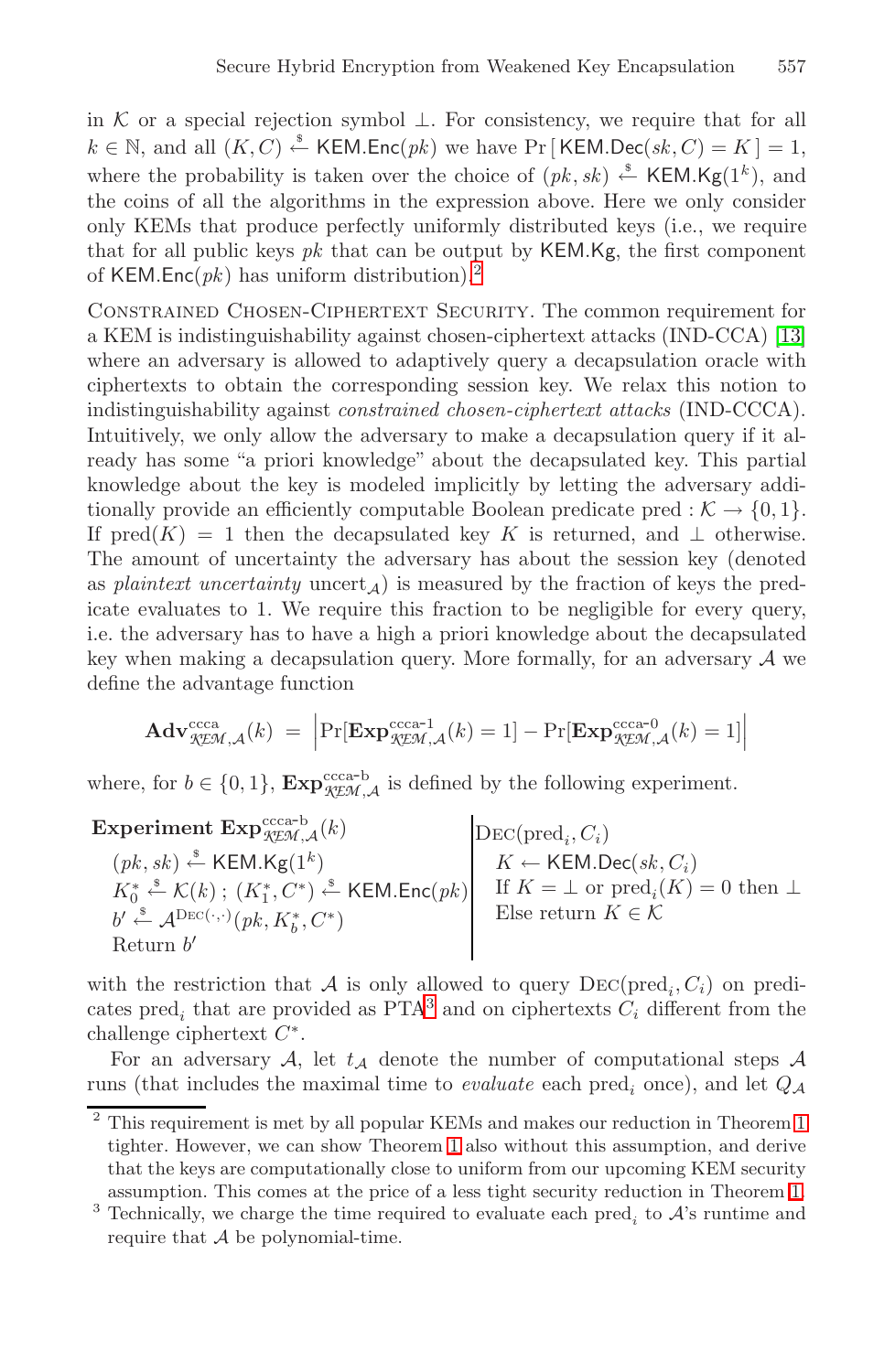be the number of decapsulation queries  $A$  makes to its decapsulation oracle. For simplicity and without losing on generality, we consider only adversaries for which  $t_A$  and  $Q_A$  are independent of the environment that A runs in. To adversary  $A$  in the above experiment we also associate  $A$ 's (implicit) plaintext uncertainty uncert<sub> $\mathcal{A}(k)$ </sub> when making decapsulation queries, measured by

uncert<sub>A</sub>(k) = 
$$
\frac{1}{Q} \sum_{1 \le i \le Q} \Pr_{K \in \mathcal{K}}[\text{pred}_i(K) = 1]
$$
,

where  $\text{pred}_i : \mathbb{G} \to \{0,1\}$  is the predicate A submits in the *i*th decapsulation query. Let, for integers  $k, t, Q$  and  $0 \leq \mu \leq 1$ ,

$$
\mathbf{Adv}_{\mathfrak{KEM},t,Q,\mu}^{\mathrm{ccca}}(k) = \max_{\mathcal{A}} \mathbf{Adv}_{\mathfrak{KEM},\mathcal{A}}^{\mathrm{ccca}}(k),
$$

where the maximum is over all A with  $t_A \leq t$ ,  $Q_A \leq Q$ , and uncert<sub>A</sub>(k)  $\leq \mu$ .

A key encapsulation mechanism *KEM* is said to be indistinguishable against constrained chosen ciphertext attacks (IND-CCCA) if for all PTA adversaries A with negligible uncert<sub>A</sub>(k) (in any environment), the advantage  $\mathbf{Adv}_{\mathcal{REM},\mathcal{A}}^{\text{ccca}}(k)$ is a negligible function in  $k$ .

It is worth pointing out that by making different restrictions on uncert $(k)$ our notion of CCCA security leads to an interesting continuum between CPA and CCA security. With the restriction uncert $(k) = 0$  then CCCA = CPA; with the trivial restriction uncert $(k) \leq 1$  (which makes is possible to always use the constant predicate pred $(\cdot) := 1$ ) then CCCA = CCA. Here, we require a negligible uncert $(k)$ , which syntactically makes IND-CCCA more similar to IND-CPA than to IND-CCA security. Yet, since it in principle allows decryption queries, IND-CCCA is substantially stronger than IND-CPA, and  $-$  as we will show — is a good base for hybrid IND-CCA security.

# **2.2 Authenticated Encryption**

An authenticated symmetric encryption (AE) scheme *AE* = (AE.Enc, AE.Dec) is specified by its encryption algorithm AE.Enc (encrypting  $M \in MsgSp(k)$  with keys  $K \in \mathcal{K}(k)$  and decryption algorithm AE.Dec (returning  $M \in MsgSp(k)$  or ⊥). Here we restrict ourselves to deterministic PTAs AE.Enc and AE.Dec. The AE scheme needs to provide privacy (indistinguishability against one-time attacks) and authenticity (ciphertext authenticity against one-time attacks). This is simultaneously captured (similar to the more-time attack case [26]) by defining the ae-ot-advantage of an adversary  $\mathcal{B}_{ae}$  as  $\mathbf{Adv}_{\mathcal{A}E,\mathcal{B}_{ae}}^{ae-ot}(k)$ 

$$
2\left|\Pr[K \stackrel{\$}{\leftarrow} \mathcal{K}(k); b \stackrel{\$}{\leftarrow} \{0,1\}; b' \stackrel{\$}{\leftarrow} \mathcal{B}_{ae}^{\text{LOR}_b(\cdot,\cdot),\text{DOR}_b(\cdot)}(1^k) : b = b'] - 1\right|.
$$

Here,  $\text{LoR}_b(M_0, M_1)$  returns  $\psi \leftarrow \text{AE}.\text{Enc}(K, M_b)$ , and  $\mathcal{B}_{ae}$  is allowed only one query to this left-or-right encryption oracle (one-time attack), with a pair of equal-length messages. Furthermore, the decrypt-or-reject oracle  $DoR_1(\psi)$  returns  $M \leftarrow \mathsf{AE}.\mathsf{Dec}(K,\psi)$  and  $\mathrm{DoR}_0(\psi)$  always returns  $\bot$  (reject),  $\mathcal{B}_{ae}$  is allowed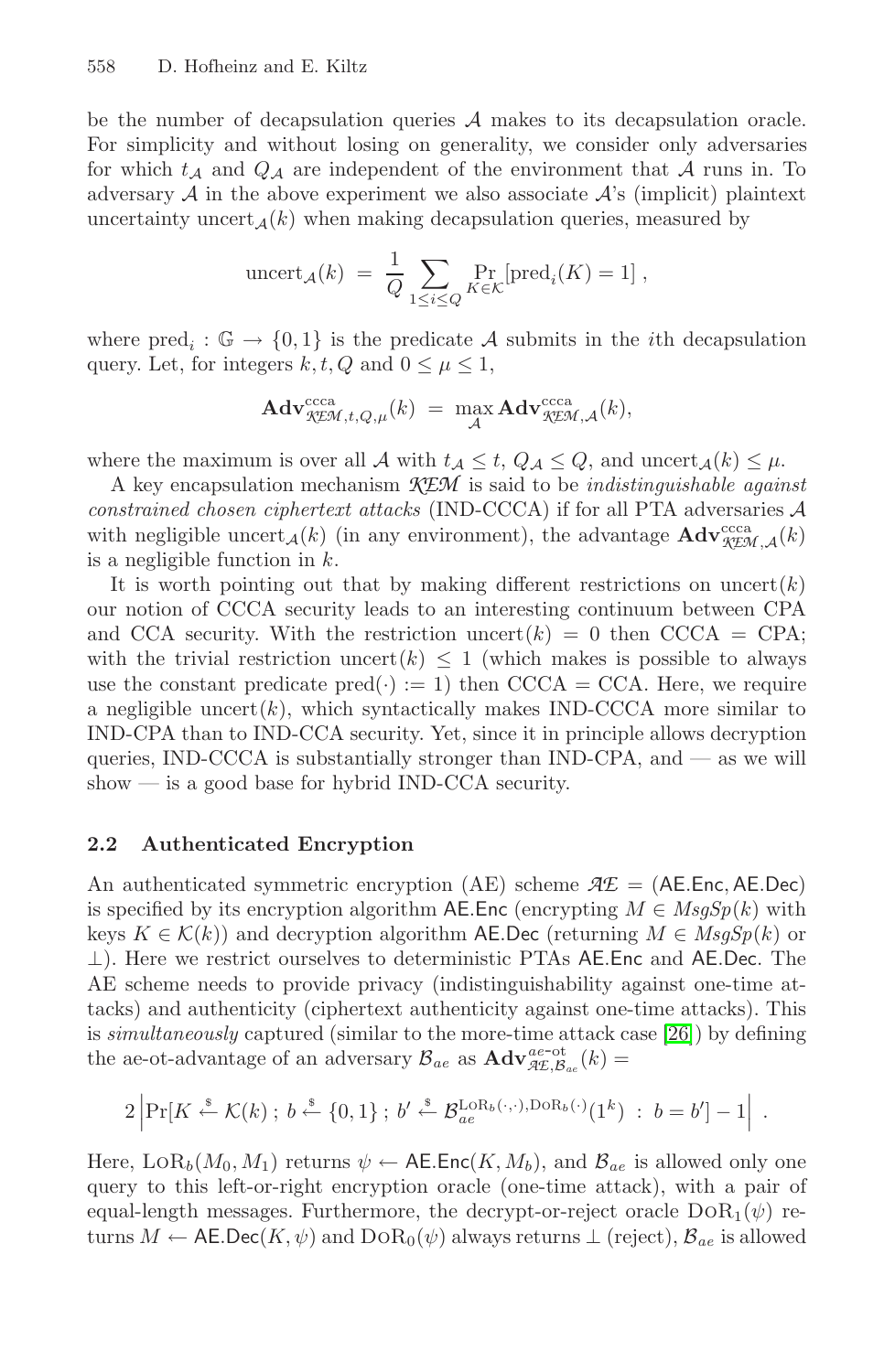only one query to this decrypt-or-reject oracle which must be different from the output of the left-or-right oracle.

We say that *AE* is a one-time secure authenticated encryption scheme (AE-OT secure) if the advantage function  $\mathbf{Adv}_{\mathcal{A}\mathcal{E},\mathcal{B}_{ae}}^{ae\text{-ot}}(k)$  is negligible for all PTA  $\mathcal{B}_{ae}$ . Again, for integers  $k, t$ ,  $\mathbf{Adv}_{\mathcal{A}\mathcal{E},t}^{ae-ot}(k) = \max_{\mathcal{B}_{ae}} \mathbf{Adv}_{\mathcal{A}\mathcal{E},\mathcal{B}_{ae}}^{ae-ot}(k)$ , where the maximum is over all  $\mathcal{B}_{ae}$  that fulfill  $t_{\mathcal{B}_{ae}} \leq t$ .

# **2.3 Hybrid Encryption**

Let  $\mathcal{KEM} = (KEM.Kg, KEM.Enc, KEM.Dec)$  be a KEM and let  $\mathcal{A}E = (AE.Enc,$ AE.Dec) be an authenticated encryption scheme. We assume that the two schemes are compatible in the sense that for all security parameters  $k$ , we have that the KEM's and the AE's key-space are equal. Then we can consider a hybrid public key encryption scheme (whose syntax and security definition is standard and can be looked up in the full version) that encrypts arbitrary messages  $M \in MsgSp$ . The construction of  $P X E = (P K E.kg, P K E.Enc, P K E.Dec)$  is as follows.

<span id="page-6-0"></span>

| $PKE.kg(1^k)$                                       | PKE.Enc(pk, M)                                                                                      | $PKE\cdot Dec(sk, C_{pke} = (C, \psi)$           |
|-----------------------------------------------------|-----------------------------------------------------------------------------------------------------|--------------------------------------------------|
| $(pk, sk) \stackrel{\$}{\leftarrow}$ KEM.Kg $(1^k)$ | $(K, C) \stackrel{\hspace{0.1em}\mathsf{\scriptscriptstyle\$}}{\leftarrow}$ KEM.Enc $(\mathit{pk})$ | $K \leftarrow$ KEM.Dec(sk, C)                    |
| Return $(pk, sk)$                                   | $\psi \leftarrow \mathsf{AE}.\mathsf{Enc}(K,M)$                                                     | $M \leftarrow \mathsf{AE}.\mathsf{Dec}(K, \psi)$ |
|                                                     | Return $C_{pke} = (C, \psi)$                                                                        | Return M or $\perp$                              |

Here PKE.Dec returns ⊥ if either KEM.Dec or AE.Dec returns ⊥.

**Theorem 1.** Assume *KEM* is secure in the sense of IND-CCCA and *AE* is secure in the sense of AE-OT. Then *PKE* is secure in the sense of IND-CCA. In particular,

$$
\mathbf{Adv}_{\mathcal{P}\mathcal{X}\mathcal{E},t,Q}^{\text{cca}}(k) \leq \mathbf{Adv}_{\mathcal{X}\mathcal{E}\mathcal{M},t,Q,Q\cdot \mathbf{Adv}_{\mathcal{X}\mathcal{E},t}^{ae\text{-ot}}(k)}(k) + (Q+1)\mathbf{Adv}_{\mathcal{X}\mathcal{E},t}^{ae\text{-ot}}(k) + \frac{Q}{|\mathcal{K}|}.
$$

<span id="page-6-1"></span>*Proof.* Let  $A$  be an adversary on the IND-CCA security of the hybrid scheme. We will consider a sequence of games, Game 1, Game  $2, \ldots$ , each game involving A. Let  $X_i$  be t[he](#page-6-1) event that in Game i, it holds that  $b = b'$ , i.e., that the adversary succeeds. We will make use of the following simple "Difference Lemma" [13].

<span id="page-6-2"></span>**Lemma 1.** Let  $X_1, X_2, B$  be events, and suppose that  $X_1 \land \neg B \Leftrightarrow X_2 \land \neg B$ . Then  $|\Pr[X_1] - \Pr[X_2]| \leq \Pr[B]$ .

Game 1. The original PKE IND-CCA game, i.e. we have

$$
|\Pr[X_1] - 1/2| = \mathbf{Adv}_{\mathcal{PKE},\mathcal{A}}^{\text{cca}}(k) .
$$

**Game 2.** Let  $C_{pke}^* = (C^*, \psi^*)$  be the challenge ciphertext in the PKE IND-CCA game. In this game the decryption oracle in the first phase rejects all ciphertexts of the form  $C_{pke} = (C^*, *)$ . The view of adversary A is identical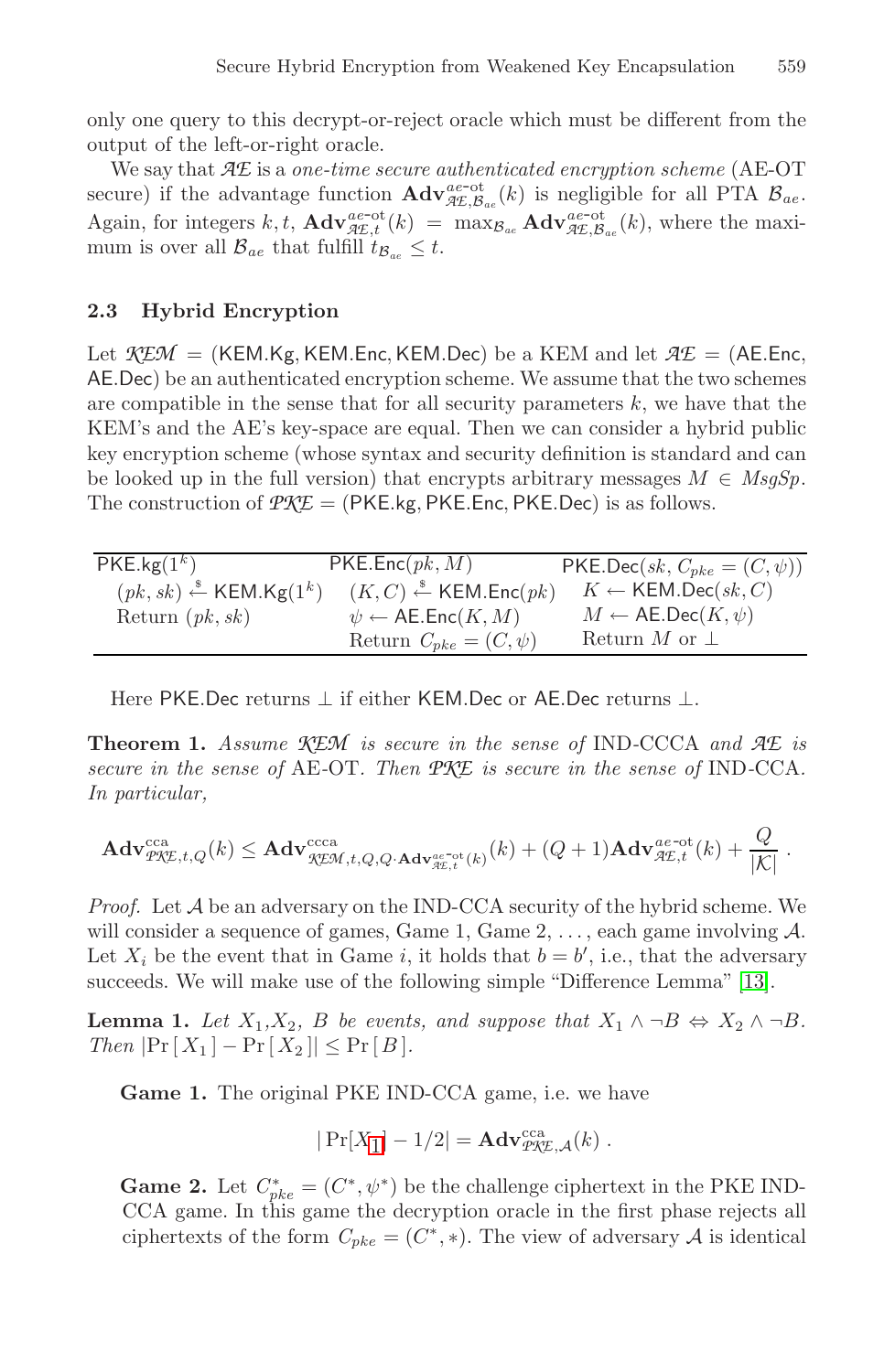<span id="page-7-1"></span>in Games 1 and 2 until a decryption query  $(C^*, *)$  is made in the first phase of the IND-CCA experiment (so *before*  $\mathcal A$  gets to see  $C^*$ ).

Since the key K encapsulated in  $C^*$  is uniformly distributed and independent of  $A$ 's view in the first phase, we have

<span id="page-7-2"></span>
$$
|\Pr[X_2]-\Pr[X_1]| \leq \frac{Q}{|\mathcal{K}|} \;.
$$

<span id="page-7-0"></span>Note that each ciphertext uniquely determines a key.

**Game 3.** Replace the symmetric key  $K^*$  used to create the PKE challenge cip[her](#page-7-0)text wi[th](#page-7-1) a random key  $K^*$ , uniformly independently chosen from  $K$ . The proof of the following lemma is postponed until later.

**Lemma 2.** 
$$
|\Pr[X_{\mathcal{G}}] - \Pr[X_{\mathcal{Q}}]| \leq \mathbf{Adv}_{\mathcal{R} \mathcal{L} \mathcal{M}, t, Q, Q \cdot \mathbf{Adv}_{\mathcal{R} \mathcal{L}, t}^{\text{ac-ot}}(k)}(k).
$$

**Game 4.** Reject all ciphertexts  $C_{pke}$  of the form  $(C^*, *)$ . Since  $\psi^*$  was generated using a random key  $K^* \in \mathcal{K}$  that only leaks to A through  $\psi^*$ , authenticity of *AE* implies

$$
|\Pr[X_4] - \Pr[X_3]| \leq Q_{\mathcal{A}} \cdot \mathbf{Adv}_{\mathcal{A}\mathcal{L}, \mathcal{B}_{ae}}^{ae \text{-ot}}(k)
$$

for a suitable adversary  $\mathcal{B}_{ae}$  that simulates Game [3,](#page-7-2) using the LOR<sub>b</sub> with two identical messages to obtain the AE part of the challenge ciphertext.  $B_{ae}$  simply uniformly picks one AE part of a decryption query of the form  $(C^*, \psi)$  to submit to the decrypt-or-reject oracle  $DoR_1(\cdot)$ .

Finally, Game 4 models one-time security of the AE scheme, and we have

$$
|\Pr[X_4] - 1/2| \leq \mathbf{Adv}_{\mathcal{A}\mathcal{E},t}^{ae\text{-ot}}(k) .
$$

<span id="page-7-3"></span>Collecting [th](#page-6-2)e probabilities proves the theorem. It leaves to prove Lemma 2.

*Proof (Le[mm](#page-7-1)a 2)*. We show that there exists an adversary  $B_{kem}$  against the IND-CCCA security of  $\mathcal{KEM}$  with  $t_{\mathcal{B}_{kem}} = t_{\mathcal{A}}, Q_{\mathcal{B}_{kem}} = Q_{\mathcal{A}},$  and an adversary  $B_{ae}$  against  $\mathcal{A}\mathcal{E}$  with  $t_{B_{ae}} = t_{\mathcal{A}}$ , such that

uncert
$$
\mathbf{g}_{\text{kem}}(k) \leq Q_{\mathcal{A}} \cdot \mathbf{Adv}_{\mathcal{A}\mathcal{E},\mathcal{B}_{\text{ae}}}^{a\text{e-of}}(k)
$$
 (1)

$$
\Pr[X_2] = \Pr[\mathbf{Exp}_{\mathcal{REM},\mathcal{B}_{\mathcal{Kem}}^{ccca-1}}(k) = 1] \tag{2}
$$

$$
\Pr[X_3] = \Pr[\mathbf{Exp}_{\mathcal{R}\mathcal{LM}, \mathcal{B}_{\mathcal{km}}}^{\text{ccca-0}}(k) = 1]. \tag{3}
$$

The adversary  $\mathcal{B}_{kem}$  against the CCCA security of  $\mathcal{KEM}$  is defined as follows.  $\mathcal{B}_{kem}$  inputs  $(pk, K_b^*, C^*)$  for an unknown bit b. First,  $\mathcal{B}_{kem}$  runs  $\mathcal{A}_1$  on input pk. For the *i*th decryption query  $(C_i, \psi_i)$  made by adversary A, adversary  $\mathcal{B}_{kem}$ defines the function pred<sub>i</sub> :  $K \rightarrow \{0, 1\}$  as

$$
\text{pred}_i(K) := \begin{cases} 0 & \text{: if } \text{AE.Dec}(K, \psi_i) \text{ returns } \bot \\ 1 & \text{: otherwise} \end{cases}
$$

Note that the symmetric ciphertext  $\psi_i$  is hard-coded into pred<sub>i</sub>(·) which is clearly efficiently computable.  $\mathcal{B}_{kem}$  queries (pred<sub>i</sub>,  $C_i$ ) to its own oracle  $\text{DEC}(\cdot, \cdot)$  and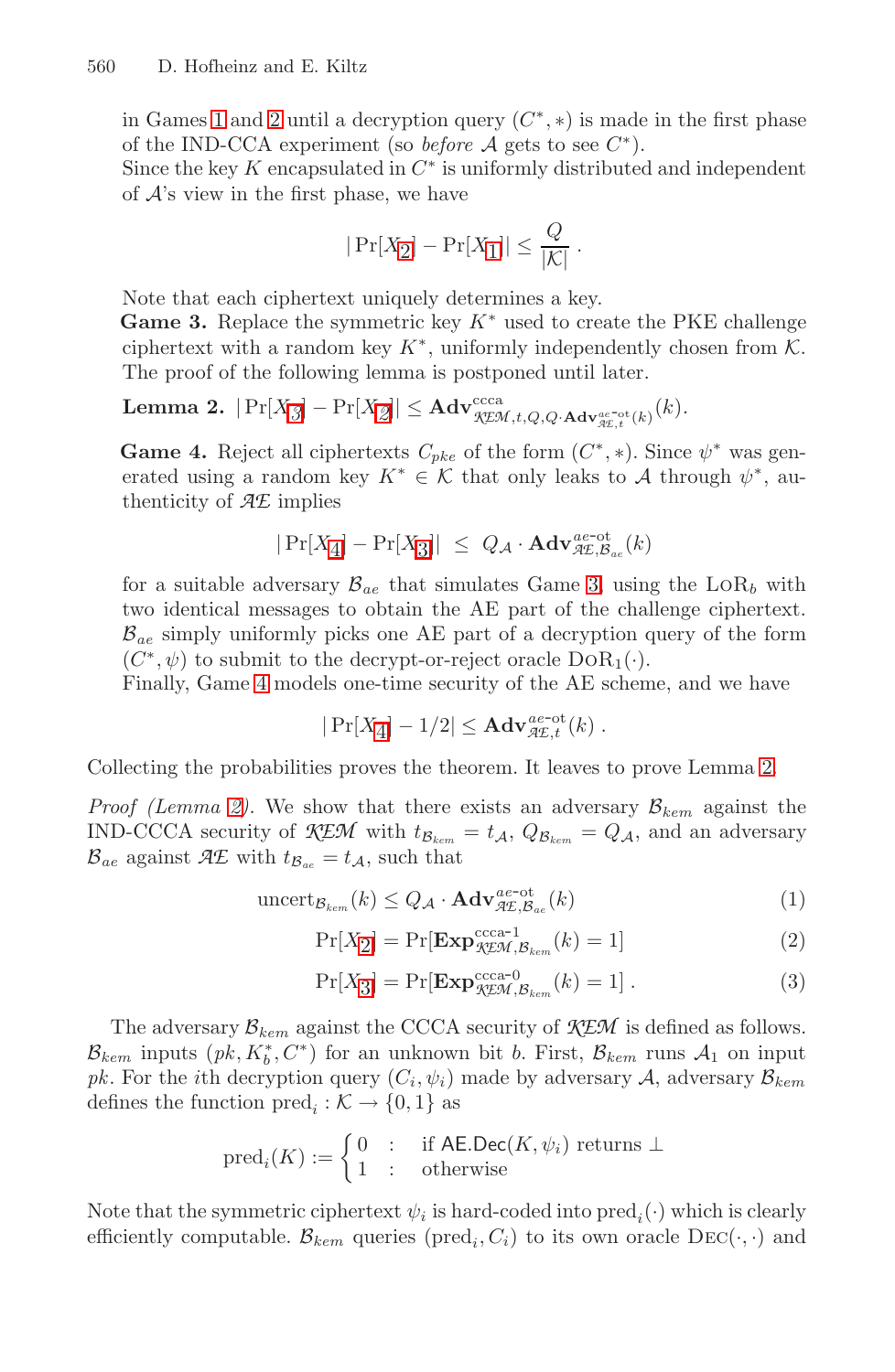receives the following answer. If KEM.Dec(sk, C<sub>i</sub>) returns a key  $K_i \in \mathcal{K}$  with AE.Dec( $K_i, \psi_i$ ) returns  $\perp$  then DEC(pred<sub>i</sub>,  $C_i$ ) returns the key  $K_i$ . Otherwise (if KEM.Dec(sk,  $C_i$ ) returns  $\perp$  or if AE.Dec( $K_i, \psi_i$ ) returns  $\perp$ ), DEC(pred<sub>i</sub>,  $C_i$ ) returns ⊥. Note that by the syntax of *AE* this pe[rfe](#page-7-3)ctly simulates A's decryption queries.

For A's encryption challenge for two messages  $M_0, M_1, B_{kem}$  uses its own input  $(K_b^*, C^*)$  together with a random bit  $\delta$  to create a challenge ciphertext  $C_{pke}^* =$  $(C^*,\psi^* \leftarrow \mathsf{AE}.\mathsf{Enc}(K^*,M_\delta))$  of message  $M_\delta$ . Adversary  $\mathcal{B}_{kem}$  runs  $\mathcal{A}_2(C^*_{pke},St_1)$ and inputs a guess bit  $\delta'$  for  $\delta$ . Finally,  $\mathcal{B}_{kem}$  concludes its game with outputting  $b' = 1$  if  $\delta = \delta'$  and  $b' = 0$ , otherwise. This completes the description of  $\mathcal{B}_{kem}$ .

Adversary  $B_{kem}$  always perfectly simulates  $A$ 's decapsulation queries. In case  $b = 1, B_{kem}$  uses the real key  $K_1^*$  for  $A$ 's simulation which implies Equation (2). In case  $b = 0$ ,  $\mathcal{B}_{kem}$  uses a random key  $K_0^*$  for  $\mathcal{A}$ 's simulation which implies Equation (3). The complexity bounds for  $\mathcal{B}_{kem}$  are clear from the construction, and it is left to show that  $\operatorname{uncert}_{\mathcal{B}_{kem}}(k) \leq Q \cdot \mathbf{Adv}_{\mathcal{A}\mathcal{E},\mathcal{B}_{ae}}^{ae\text{-ot}}(k)$  for a suitable  $\mathcal{B}_{ae}$ .

To this end we build an adversary  $\mathcal{B}_{ae}$  against the AE security of  $\mathcal{A}\mathcal{E}$  as follows.  $\mathcal{B}_{ae}$  inputs  $1^k$  and, using its own pair of KEM keys  $(pk, sk) \stackrel{\text{\$}}{\leftarrow}$  KEM.Kg $(1^k)$ , emulates the same simulation for  $A$  as  $B_{kem}$  did above (using sk to answer its own DEC( $\cdot$ ,  $\cdot$ ) queries). It additionally picks a random index  $j^* \in \{1, \ldots, Q\}$ . On A's j<sup>∗</sup> decryption query  $(C_{j^*}, \psi_{j^*})$ ,  $\mathcal{B}_{ae}$  submits  $\psi_{j^*}$  to its own decryption-or-reject oracle  $DoR_b(\cdot)$ , and outputs  $b' = 0$  iff  $DoR_b(\cdot)$  rejects with  $\bot$ .

Now  $\mathcal{B}_{ae}$  will always output  $b' = 0$  if  $b = 0$  by definition of DoR<sub>0</sub>. In case  $b = 1$ ,  $\mathcal{B}_{ae}$  will output  $b' = 1$  iff the ciphertext  $\psi_{i^*}$  is valid in the sense  $\mathsf{AE}.\mathsf{Dec}(K', \psi_{j^*}) \neq \bot$  for an independent, uniformly (by the AE experiment) chosen key K'. So adversary  $\mathcal{B}_{ae}$ 's advantage is as follows.

$$
\mathbf{Adv}_{\mathcal{A}\mathcal{E},\mathcal{B}_{ae}}^{ae\text{-ot}}(k) = \Pr[K' \stackrel{\$}{\leftarrow} \mathcal{K} : \mathsf{AE}.\mathsf{Dec}(K',\psi_{j^*}) \neq \bot]
$$

<span id="page-8-0"></span>The above equals  $Pr[K' \stackrel{\$}{\leftarrow} \mathcal{K} : pred_{j^*}(K') = 1],$  where  $pred_{j^*}(\cdot) = AE\cdot Dec(\cdot, \psi_{j^*})$ is the predicate  $B_{kem}$  submits to oracle DEC as the j<sup>\*</sup>th query. For a uniformly cho- $\text{sen } j^* \in \{1, \ldots, Q\}$ , the above equals uncert<sub> $\mathcal{B}_{ae}(k)$ </sub>. Consequently,  $\mathbf{Adv}_{\mathcal{H}, \mathcal{B}_{ae}}^{ae-\text{ot}}(k) \geq \frac{1}{\pi} \cdot \text{uncert}_{Re}(k)$ .  $\frac{1}{Q}$  · uncert<sub> $\mathcal{B}_{ae}(k)$ </sub>  $\Box$ 

# **3 Efficient Key Encapsulation from DDH**

#### **3.1 Building Blocks**

We describe the building blocks used and assumptions made about them.

GROUP SCHEMES. A group scheme  $\mathcal{GS}$  [13] specifies a sequence  $(\mathcal{GR}_k)_{k\in\mathbb{N}}$  of group descriptions. For every value of a security parameter  $k \in \mathbb{N}$ ,  $\mathcal{GR}_k$  specifies the four tuple  $\mathcal{GR}_k = (\mathbb{G}_k, \mathbb{G}_k, p_k, g_k)$  (for notational convenience we sometimes drop the index k).  $\mathcal{GR}_k = (\hat{\mathbb{G}}, \mathbb{G}, p, q)$  specifies a finite abelian group  $\hat{\mathbb{G}}$ , along with a prime-order subgroup  $\mathbb{G}$ , a generator q of  $\mathbb{G}$ , and the order p of  $\mathbb{G}$ . We denote the identity element of  $\mathbb{G}$  as  $1_{\mathbb{G}} \in \mathbb{G}$ . We assume the existence of an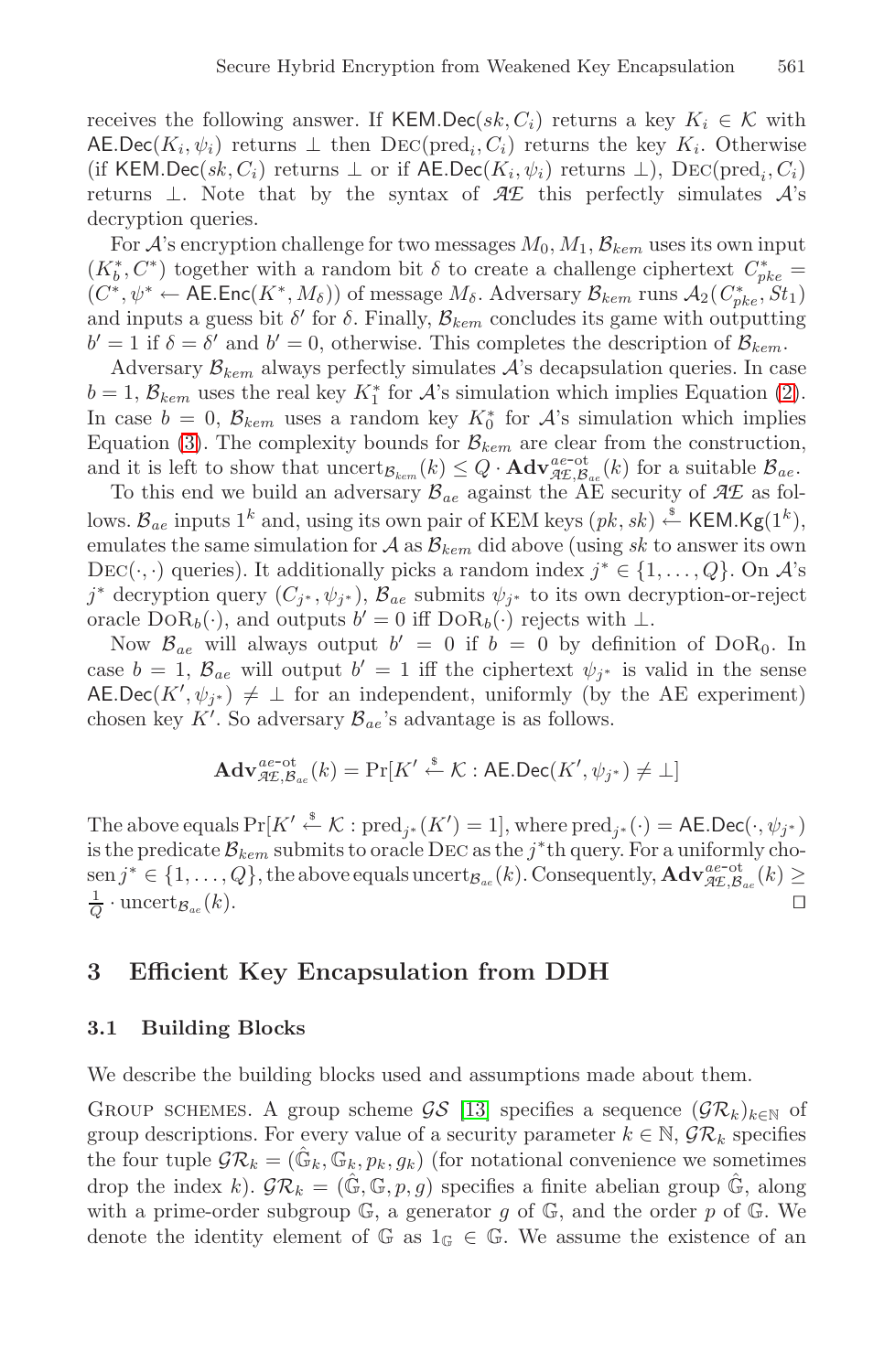efficient sampling algorithm  $x \stackrel{\text{s}}{\leftarrow} \mathbb{G}$  and an efficient membership algorithm that test if a given element  $x \in \hat{\mathbb{G}}$  is contained in the subgroup  $\mathbb{G}$ .

We further assume the DDH problem is hard in  $\mathcal{GS}$ , [c](#page-17-2)[apt](#page-18-1)ured by defining the ddh-advantage of an adversary  $B_{\text{ddh}}$  as

$$
\mathbf{Adv}_{\mathcal{GS},\mathcal{B}_{\mathrm{ddh}}}(k) = \left| \Pr[\mathcal{B}_{\mathrm{ddh}}(g,h,g^a,h^a) = 1] - \Pr[\mathcal{B}_{\mathrm{ddh}}(g,h,g^a,K) = 1] \right|,
$$

where  $g, h, K \stackrel{\$}{\leftarrow} \mathbb{G}$  and  $a \leftarrow \mathbb{Z}_p^*$ .

AUTHENTICATED ENCRYPTION. We need an abstract notion of algebraic authenticated encryption where the keyspace consists of G, secure in the sense of OT-AE. In the full version we rec[all](#page-18-8) (following the encrypt-then-mac approach [4,13]) how to build such algebraic AE satisfying all required functionality and security from the following basic primitives:

- **–** A (computationally secure) one-time symmetric encryption scheme with binary k-bit keys (such as AES or padding with a PRNG)
- **–** A (computationally secure) MAC (existentially unforgeable) with k-bit keys **–** A (computat[iona](#page-18-1)lly secure) key-derivation function (pseudorandom).

We remark that for our purposes it is also possible to use a more efficient singlepass authenticated encryption scheme (see, e.g., [25]). In both cases the ciphertext expansion (i.e., ciphertext size minus plaintext size) of the AE scheme is only  $k$ (security parameter) bits which is optimal with respect to our security notion.

TARGET COLLISION RESISTANT HASHING.  $TCR = (TCR_k)_{k \in \mathbb{N}}$  is a family of keyed hash functions  $\mathsf{TCR}_k^s : \mathbb{G} \to \mathbb{Z}_p$  for each k[-b](#page-18-12)it key s. It is assumed to be target collision resistant (TCR) [13], which is captured by defining the tcradvantage of an adversary  $\mathcal{B}_{\text{tor}}$  as  $\mathbf{\hat{A}} \mathbf{dv}_{\text{TCR},\mathcal{B}_{\text{tor}}}^{\text{tor}}(k) =$ 

$$
\Pr[\mathsf{TCR}^s(c^*) = \mathsf{TCR}^s(c) \land c \neq c^* \; : \; s \stackrel{\$}{\leftarrow} \{0,1\}^k \; : \; c^* \stackrel{\$}{\leftarrow} \mathbb{G} \; : \; c \stackrel{\$}{\leftarrow} \mathcal{B}_{\text{tcr}}(s, c^*)].
$$

Note TCR is a weaker requirement than collision-resistance, so that, in particular, any practical collision-resistant function can be used. Also note that our notion of TCR is related to the stronger notion of universal one-way hashing [22], where in the security experiment of the latter the target value  $c^*$  is chosen by the adversary (but before seeing the hash key s).

Commonly [13, 21] this function is implemented using a dedicated cryptographic hash function like MD5 or SHA, which we assume to be target collision resistant. Since  $|\mathbb{G}| = |\mathbb{Z}_p| = p$  we can alternatively also use a fixed (non-keyed) bijective encoding function  $\mathsf{INJ} : \mathbb{G} \to \mathbb{Z}_p$ . In that case we have a perfectly collision resistant hash function, i.e.  $\mathbf{Adv}_{\text{INJ},\mathcal{B}_{\text{ter}}}^{\text{ter}}(k) = 0$ . In the full version, we show how to build such bijective encodings for a number of concrete group schemes.

# **3.2 The Key-Encapsulation Mechanism**

Let GS be a group scheme where  $\mathcal{GR}_k$  specifies  $(\mathbb{G}, \mathbb{G}, g, p)$  and let TCR :  $\mathbb{G} \to \mathbb{Z}_p$  be a target collision resistant hash function (for simplicity we assume TCR to be non-keyed). We build a key encapsulation mechanism  $\mathcal{K} \mathcal{L} \mathcal{M} =$ (KEM.kg, KEM.Enc, KEM.Dec) with  $K = \mathbb{G}$  as follows.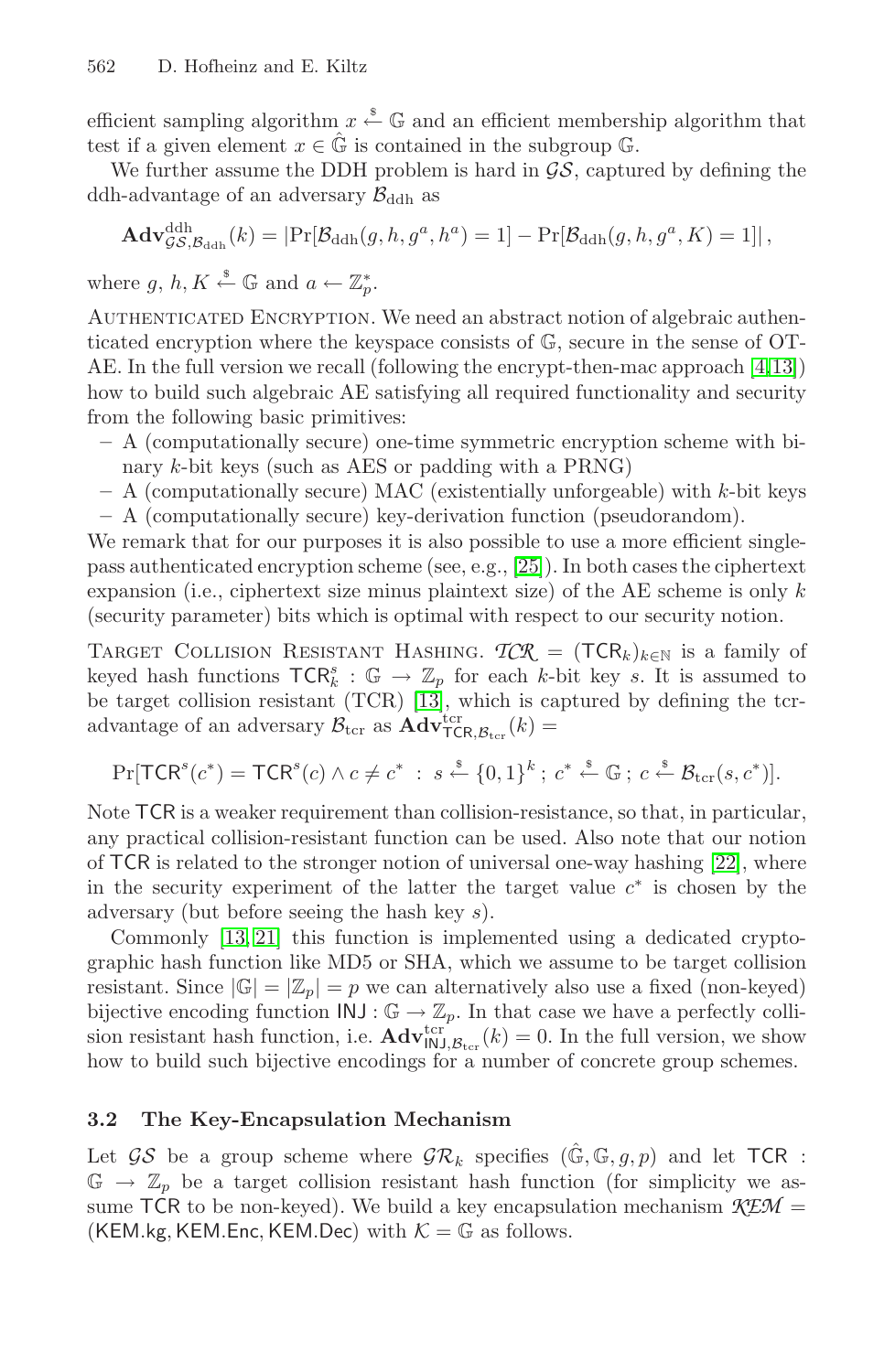| $KEM.Kg(1^k)$                                                                                    | KEM.Enc(pk)                                                       | KEM.Dec(sk, C)                               |
|--------------------------------------------------------------------------------------------------|-------------------------------------------------------------------|----------------------------------------------|
| $x, y, \omega \stackrel{\hspace{0.1em}\mathsf{\scriptscriptstyle\$}}{\leftarrow} \mathbb{Z}_p^*$ | $r \stackrel{\$}{\leftarrow} \mathbb{Z}_p^*$ ; $c \leftarrow g^r$ | Parse C as $(c, \pi) \in \hat{\mathbb{G}}^2$ |
| $u \leftarrow g^x$ ; $v \leftarrow g^y$ ; $h \leftarrow g^{\omega}$                              | $t \leftarrow \mathsf{TCR}(c)$ ; $\pi \leftarrow (u^t v)^r$       | if $c \notin \mathbb{G}$ return $\perp$      |
| $pk \leftarrow (u, v, h) \in \mathbb{G}^3$                                                       | $C \leftarrow (c, \pi) \in \mathbb{G}^2$                          | $t \leftarrow \mathsf{TCR}(c)$               |
| $sk \leftarrow (x, y, \omega) \in (\mathbb{Z}_p)^3$                                              | $K \leftarrow h^r \in \mathbb{G}$                                 | if $c^{xt+y} \neq \pi$ return $\perp$        |
| Return $(sk, pk)$                                                                                | Return $(C, K)$                                                   | Return $K \leftarrow c^{\omega}$             |

We stress that decryption never explicitly checks if  $\pi \in \mathbb{G}$ [;](#page-17-3) this check happens implicitly when  $c \in \mathbb{G}$  and  $c^{xt+y} = \pi$  is checked. A correctly generated ciphertext has the form  $C = (c, \pi) \in \mathbb{G} \times \mathbb{G}$ , where  $c = g^r$  and  $\pi = (u^t v)^r = (g^{xt+y})^r =$  $c^{xt+y}$ . Hence decapsulation will not reject and compute the key  $K = c^{\omega} = h^r$ , as in encapsulation.

Encryption takes four standard exponentiations plus one application of TCR, where the generation of  $\pi$  can also be carried out as one single multi-exponentiation [6]. Decryption takes two exponentiations plus one application of TCR, where the two exponentiations can also be viewed as one sequential exponentiation [6] (which is as efficient as a multi-exponentiation) to simultaneously compute  $c^{xt+y}$ and  $c^{\omega}$ . The proof of the the following theorem is given in the full version.

**Theorem 2.** Let GS be a group scheme where the DDH problem is hard and assume *TCR* is target collision resistant. Then *KEM* is secure in the sense of [IND](#page-18-1)-CCCA. In particular,

$$
\mathbf{Adv}_{\mathcal{REM},t,Q,\mathrm{uncert}(k)}^{\mathrm{ccca}}(k) \leq \mathbf{Adv}_{\mathcal{GS},t}^{\mathrm{ddh}}(k) + \mathbf{Adv}_{\mathcal{TCR},t}^{\mathrm{tor}}(k) + \mathrm{uncert}(k) + \frac{Q}{p}.
$$

# **3.3 Comparison with Cramer-Shoup and Kurosawa-Desmedt**

The following table summarizes the key-encapsulation part of the Cramer-Shoup encryption scheme [13], the Kurosawa-Desmedt scheme [21], and ours.

| Scheme                               |                                   | Ciphertext Encapsulated Key |
|--------------------------------------|-----------------------------------|-----------------------------|
| Cramer-Shoup                         | $g^r, \hat{g}^r, (u^t v)^{r} h^r$ |                             |
| Kurosawa-Desmedt $q^r$ , $\hat{q}^r$ |                                   | $(u^tv)^r$                  |
| Ours                                 | $q^r, (u^tv)^r$                   |                             |

Here  $\hat{g}$  is another element from the public-key. Compared to the Cramer-Shoup scheme, the Kurosawa-Desmedt scheme leaves out the value  $h^r$  and defines  $(u^tv)^r$ as the session key. Our results shows that it is also possible to leave out the element  $\hat{g}^r$  from the ciphertext and that  $\pi = (u^t v)^r$  is sufficient to authenticate  $c = g<sup>r</sup>$ . Hence, our scheme can be viewed as the *dual* of (the KEM part of) the Kurosawa-Desmedt scheme [21].

From a technical point of view, our scheme mixes Cramer-Shoup like techniques [12] to obtain a form of "plaintext awareness" for inconsistent ciphertexts with an "algebraic trick" from the Boneh-Boyen identity-based encryption scheme [7] to decrypt consistent ciphertexts.Compared to Cramer-Shoup based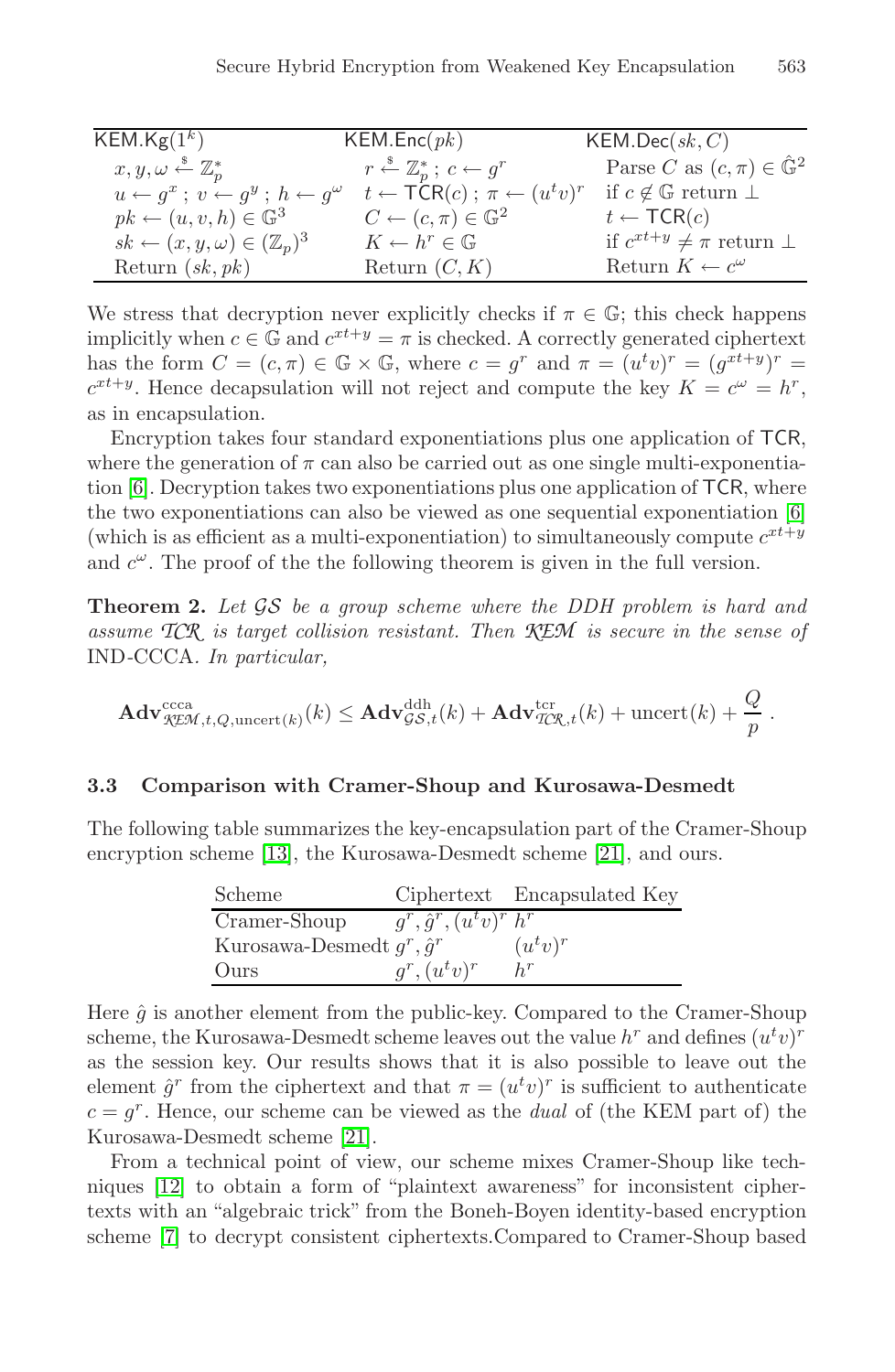[pro](#page-18-13)ofs  $[11,13,21,2]$  the most important technical difference, caused by the mentioned ability to decrypt consistent ciphertexts without knowing the full secret key, is that during our simulation the challenge ciphertexts is never made inconsistent. Intuitively this is the reason why we manage to maintain a consistent simulation using less redundancy in the secret key. This demonstrates that IND-CCCA security can be obtained with constructions that differ from hash proof systems.

On the other hand, the security proofs of all known schemes based on IBE techniques [10,9,19,20,18] inherently rely on some sort of external consistency check for the ciphertexts. This can be seen as the main reason why security of the IBEbased PKE schemes could only be proved in pairing groups (or relative to a gapassumption), where the pairing was necessary for [he](#page-18-14)lping the proof identifying inconsistent ciphertexts. In our setting, the consistency check is done implicitly, using information-theoretic arguments borrowed from hash proof systems.

# **3.4 Efficiency**

We compare our [ne](#page-17-4)w DDH-based scheme's efficiency with the one of Kurosawa and Desmedt (in its more efficient "explicit-rejection" variant from [23]). Most importantly, the number of exponentiations for encryption and decryption are equal in both schemes. Although our security result is much more general (our KEM can be combined with any authenticated encryption scheme) this is not an exclusive advantage of our scheme. In fact we can derive the same result for the KD scheme from a more general theorem that we will prove in Section 5. (A similar result about combining the Kurosawa-Desmedt scheme with authenticated encryption was already obtained [in](#page-18-12) [\[3\] i](#page-18-15)n the context of statefull encryption.)

However, the[re i](#page-18-1)s one crucial difference in case one needs a scheme that is provably secure solely on the DDH assumption. Note that security (of the KD scheme and ours) relies on the DDH assumption and the assumption that *TCR* is target collision resistant. So as long as one does not want to sacrifice provable security by implementing the TCR function with a dedicated hash function like SHA-x or MD5 (what potentially renders the whole scheme insecure given the recent progress in attacking certain hash functions), one must either resort to inefficient generic constructions of TCR functions [22, 27], or one can use the "hash-free technique" described in [13]. With this latter technique, one can get rid of the TCR function completely; however, this comes at the cost of additional elements in the public and the secret key, and additional exponentiations during enc[ryp](#page-18-1)[tio](#page-17-5)n. This overhead is linear in the number of elements that would have been hashed with the TCR. In the Kurosawa-Desmedt scheme, TCR acts on two group elements whereas in our scheme only on one. Hence the hash-free variant of our scheme is more efficient.

More importantly, since in our scheme a TCR is employed which maps one group element to integers modulo the group-order this can also be a bijection. In many concrete groups, e.g., when using the subgroup of quadratic residues modulo a safe prime or certain elliptic curves, this bijection can be trivially implemented at zero cost [13,9], without any additional computational assumption,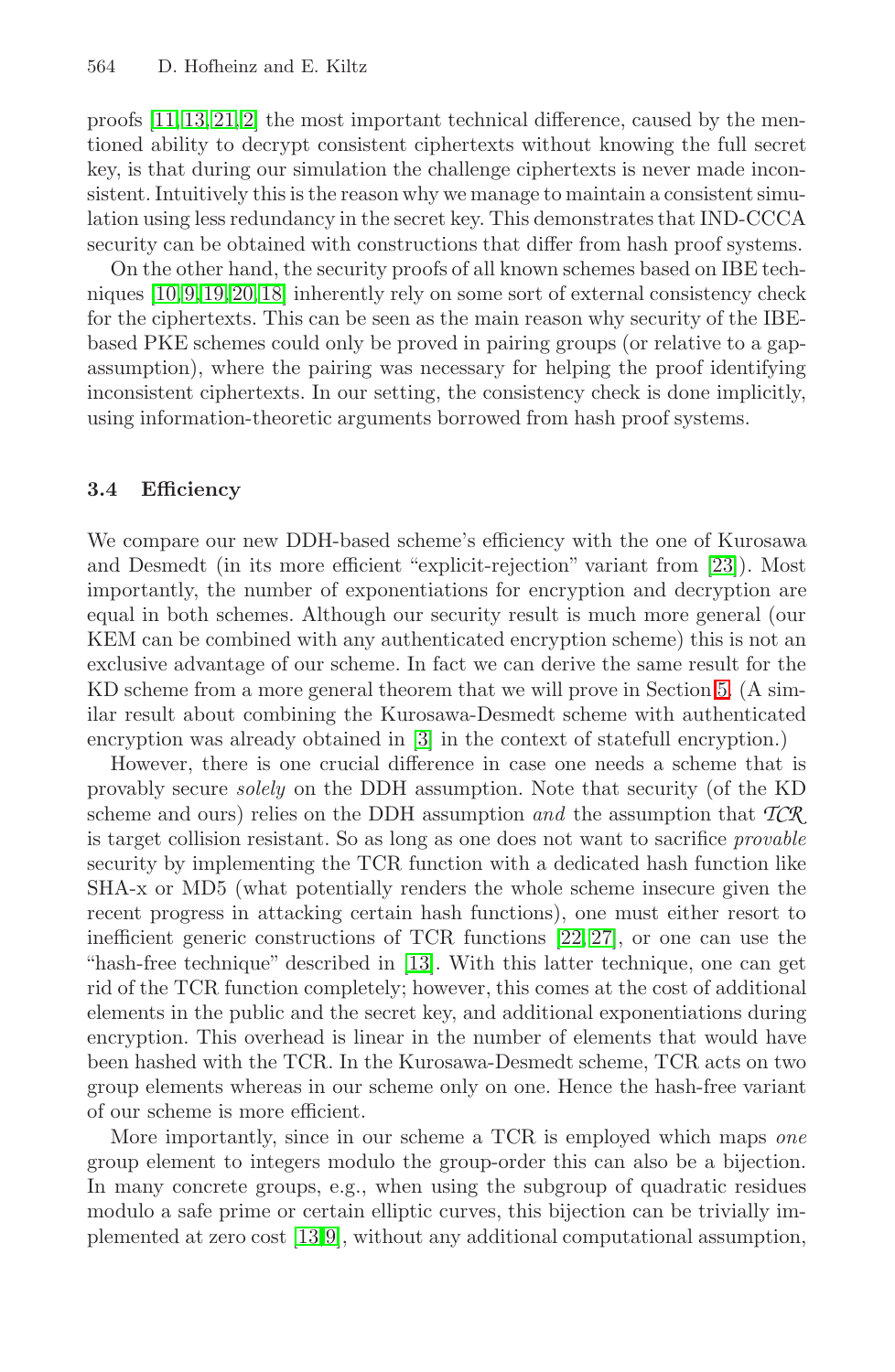and without sacrificing prova[bl](#page-17-0)[e se](#page-18-13)curity. See the full version for more details. In terms of efficiency we view this as the main benefit of our scheme.

# **4 Key Encapsulation from** *n***-Linear**

## **4.1 Linear Assumptions**

Let  $n = n(k)$  be a polynomial in k. Generalizing [8,18] we introduce the class of n-Linear assumptions which can be seen as a natural generalization of the DDH assumption and the Linear assumption.

Let  $\mathcal{G}\mathcal{S}$  be a group scheme. We define the *n*-lin-advantage of an adversary  $\mathcal{B}_{n-\text{lin}}$  as

$$
\mathbf{Adv}_{\mathcal{GS},\mathcal{B}_{n-1in}}^{n-1in}(k) = \left| \Pr[\mathcal{B}_{n-1in}(g_1,\ldots,g_n,g_1^{r_1},\ldots,g_n^{r_n},h,h^{r_1+\ldots+r_n})=1] - \Pr[\mathcal{B}_{n-1in}(g_1,\ldots,g_n,g_1^{r_1},\ldots,g_n^{r_n},h,K)=1] \right|,
$$

where  $g_1, \ldots, g_n$ ,  $h, K \stackrel{\text{s}}{\leftarrow} \mathbb{G}$  $h, K \stackrel{\text{s}}{\leftarrow} \mathbb{G}$  $h, K \stackrel{\text{s}}{\leftarrow} \mathbb{G}$  and all  $r_i \leftarrow \mathbb{Z}_p^*$ . We say that the *n*-Linear Decisional Diffie-Hellman (n-Linear) assumption relative to group scheme  $\mathcal{G}\mathcal{S}$  holds if  $\mathbf{Adv}_{\mathcal{GS},\mathcal{B}_{n-1|n}}^{n-1|n}$  is a negligible function in k for all polynomial-time adversaries  $\mathcal{B}_{n-1|n}$ .

<span id="page-12-0"></span>The n-Linear assumptions form a strict hierarchy of security assumptions with 1-Linear = DDH, 2-Linear=Linear [8] and, the larger the n, the weaker the *n*-Linear assumption. More precisely, for any  $n \geq 1$  we have that *n*-Linear implies  $n+1$ -Linear. On the other hand (extending the case of  $n = 1$  [8]) we can show that in the generic group model [29], the  $n+1$ -Linear assumption holds, even relative to an n-Linear oracle.

**Lemma 3.** DDH =  $1$ -Linear  $\stackrel{\neq}{\Rightarrow} 2$ -Linear  $\stackrel{\neq}{\Rightarrow} 3$ -Linear  $\stackrel{\neq}{\Rightarrow} \ldots$ 

# **4.2 The Key-Encapsulation Mechanism**

Let  $\mathcal{GS}$  be a group scheme where  $\mathcal{GR}_k$  specifies  $(\hat{\mathbb{G}}, \mathbb{G}, q, p)$  and let  $\mathsf{TCR} : \mathbb{G}^{n+1} \to$  $\mathbb{Z}_p$  be a target collision resistant hash function. Generalizing the Kurosawa-Desmedt KEM, for a parameter  $n = n(k) \geq 1$ , we build  $\mathcal{KEM} = (KEM.Kg,$ KEM.Enc, KEM.Dec) as follows.

Key generation KEM.Kg(1<sup>k</sup>) generates random group elements  $g_1, \ldots, g_n, h \in$ G. Furthermore, it defines  $u_j = g_j^{x_j} h^z$  and  $v_j = g_j^{y_j} h^{z'}$  for random  $z, z' \in$  $\mathbb{Z}_p$  and  $x_j, y_j \in \mathbb{Z}_p$   $(j \in \{1, \ldots, n\})$ . The public key contains the elements h,  $(g_i, u_j)_{1 \leq i \leq n}$ , and the secret key contains all corresponding indices.

| $\mathsf{KEM}.\mathsf{Enc}(pk)$                                                                                                                             | KEM.Dec(sk, C)                                                          |
|-------------------------------------------------------------------------------------------------------------------------------------------------------------|-------------------------------------------------------------------------|
| $\forall j \in \{1,\ldots,n\} \colon r_j \stackrel{\hspace{0.1em}\mathsf{\scriptscriptstyle\$}}{\leftarrow} \mathbb{Z}_p^* \colon c_j \leftarrow g_j^{r_j}$ | $\forall j \in \{1, \ldots, n\}$ : check if $c_j \in \mathbb{G}$        |
| $d \leftarrow h^{r_1 + \dots + r_n}$ ; $t \leftarrow \textsf{TCR}(c_1, \dots, c_n, d)$                                                                      | Check if $d \in \mathbb{G}$                                             |
| $C \leftarrow (c_1, \ldots, c_n, d)$ ; $K = \prod_{i=1}^n (u_i^t v_i)^{r_i}$                                                                                | $t \leftarrow \mathsf{TCR}(c_1, \ldots, c_n, d)$                        |
| Return $(C, K)$                                                                                                                                             | Return $K \leftarrow d^{zt+z'} \cdot \prod_{i=1}^{n} c_i^{x_j t + y_j}$ |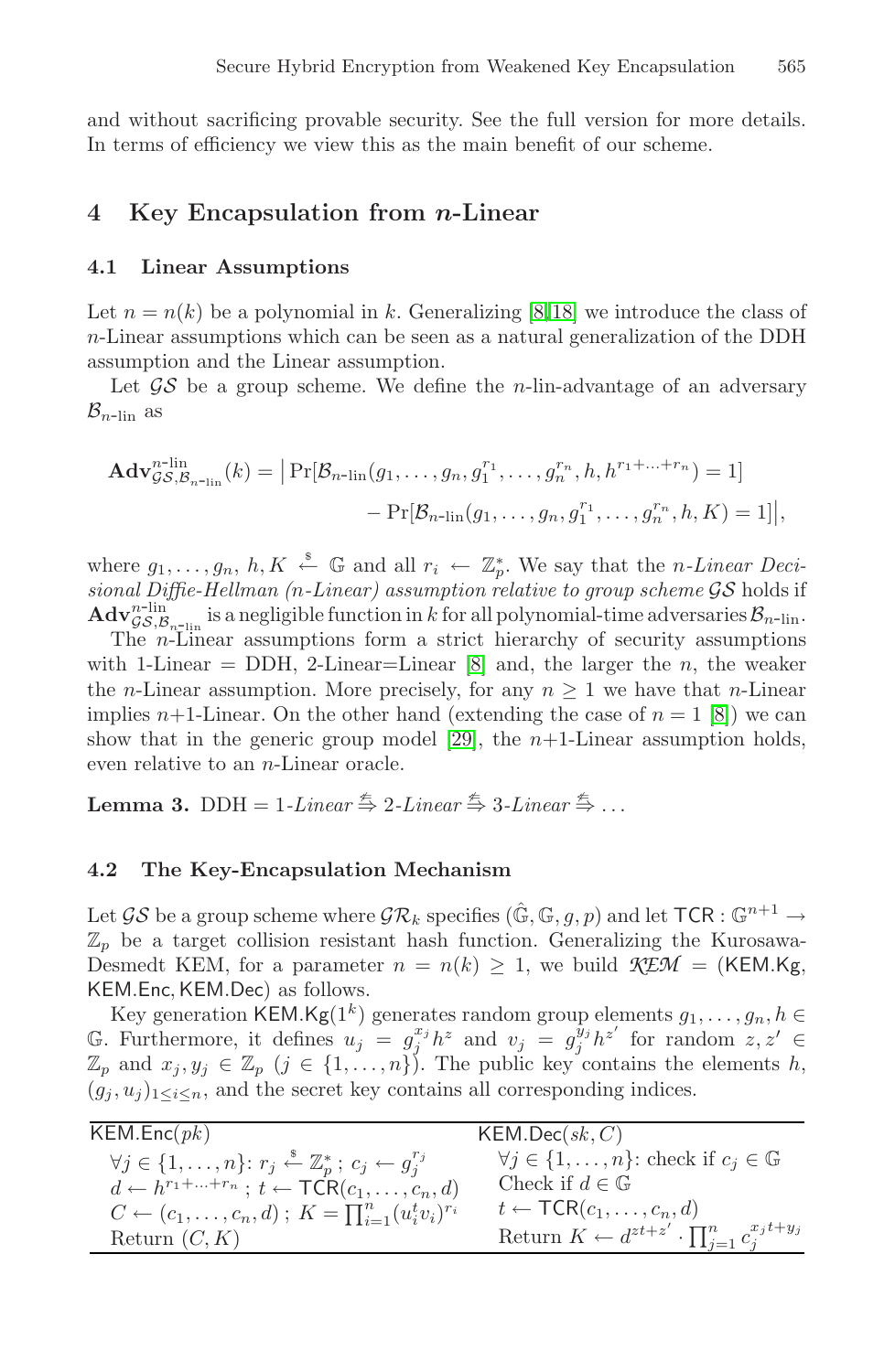<span id="page-13-0"></span>Ciphertexts contain  $n+1$  group elements, public/secret keys  $2n+1$  elements. The scheme instantiated with  $n = 1$  precisely reproduces the KEM part of the Kurosawa-Desmedt encryption scheme [21]. Security of the schemes can be explained using the more general framework [of](#page-8-0) computational hash-proof systems. This will be done in Section 5.

**Theorem 3.** Let GS be a group scheme where the n-Linear problem is hard, assume *TCR* is target collision resistant. Then *KEM* is secure in the sense of IND-CCCA.

We remark that it is also possible to give the s[chem](#page-18-1)e in its explicit-rejection variant [13]. Furthermore, in the full version we also provide a class of alternative schemes generalizing our dual KD scheme from Section 3 to the  $n$ -Linear assumption.

# **5 Key Encapsulation from Hash Proof Systems**

In [12], Cramer and Shoup showed that their original scheme in [13] was a special instance of a generic framework based on hash proof systems (HPS). Following [12] we recall the basic ideas of hash proof systems and show (generalizing [21]) how to build IND-CCCA secure key encapsulation based on a computational variant of hash proof systems. Here we use a slightly different notation for HPS that better reflects our primary application of hash-proof systems to key-encapsulation mechanisms.

#### **5.1 Hash Proof Systems**

Let  $\mathcal{C}, \mathcal{K}$  be sets and  $\mathcal{V} \subset \mathcal{C}$  a language. Let  $\mathsf{D}_{sk} : \mathcal{C} \to \mathcal{K}$  be a hash function indexed with  $sk \in \mathcal{S}$ , where  $\mathcal{S}$  is a set. A hash function  $D_{sk}$  is projective if there exists a projection  $\mu : \mathcal{S} \to \mathcal{P}$  such that  $\mu(sk) \in \mathcal{P}$  defines the action of  $\mathsf{D}_{sk}$ over the subset V. That is, for every  $C \in V$ , the value  $K = D_{sk}(C)$  is uniquely determined by  $\mu(sk)$  and C. In contrast, nothing is guaranteed for  $C \in \mathcal{C} \setminus \mathcal{V}$ , and it may not be possible to compute  $D_{sk}(C)$  from  $\mu(sk)$  and C. A strongly universal<sub>2</sub> projective hash function has the additional property that for  $C \in \mathcal{C} \backslash \mathcal{V}$ , the projection key  $\mu(sk)$  actually says nothing about the value of  $K = D_{sk}(C)$ , even given an instance  $(C^*, K^*)$  such that  $C^* \in \mathcal{C} \setminus \mathcal{V}$  and  $K^* = \mathsf{D}_{sk}(C)$ . More precisely, for all  $pk \in \mathcal{P}$ ,  $C$ , all  $C^* \in \mathcal{C} \setminus \mathcal{V}$  with  $C \neq C^*$ , all  $K, K^* \in \mathcal{K}$ ,

$$
\Pr_{\substack{sk \in \mathcal{S} \\ D_{sk}(C^*) = K^*}} [D_{sk}(C) = K] = 1/|\mathcal{K}|.
$$
\n(4)

A hash proof system  $HPS = (HPS.param, HPS.pub, HPS.priv)$  consists of three algorithms where the randomized algorithm  $HPS$ .param $(1<sup>k</sup>)$  generates instances of params =  $(group, C, V, P, S, D<sub>(.)</sub> : C \rightarrow K, \mu : S \rightarrow P)$ , where group may contain some additional structural parameters. The deterministic public evaluation algorithm HPS.pub inputs the projection key  $pk = \mu(sk)$ ,  $C \in V$  and a witness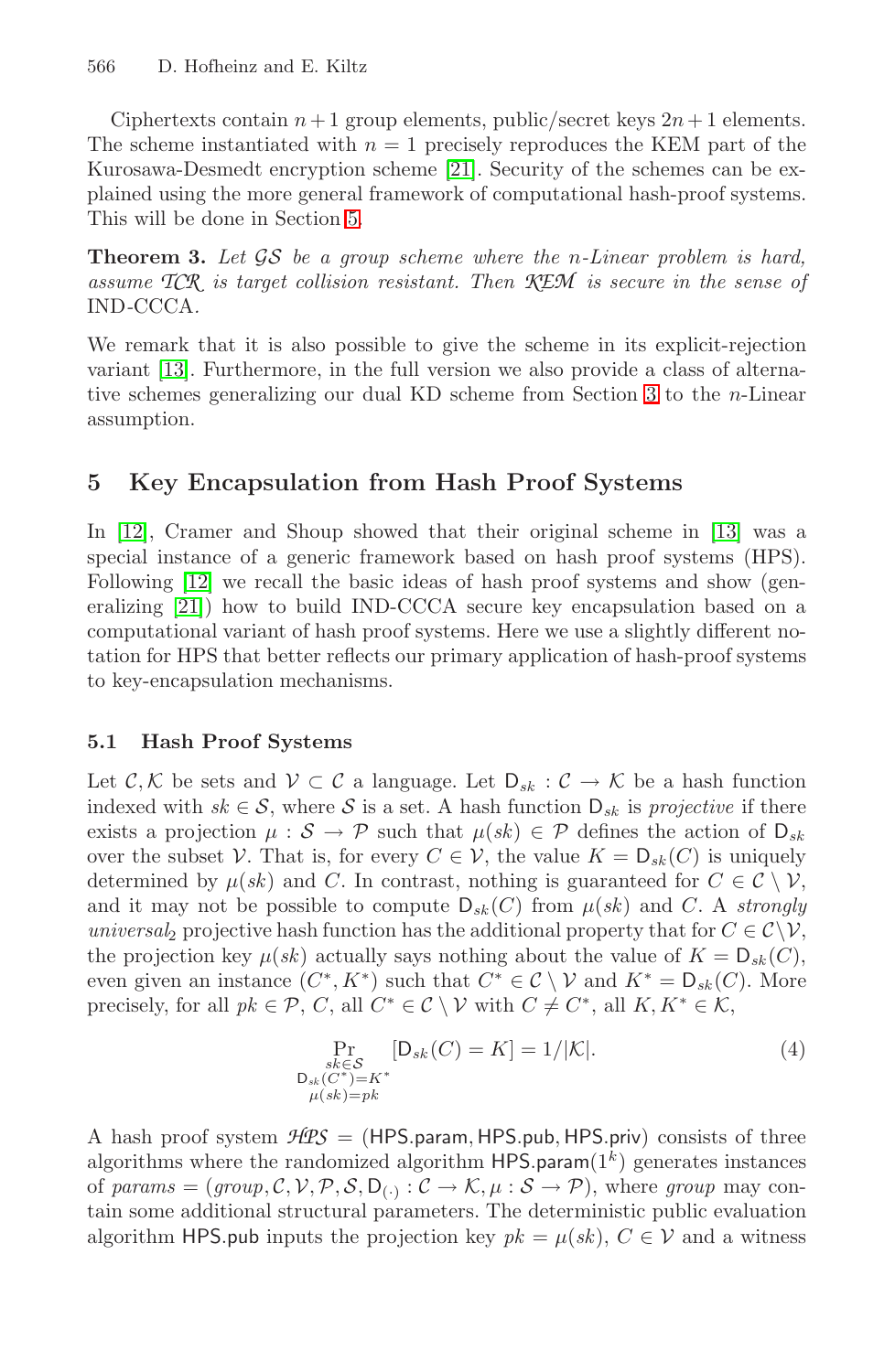w of the fact that  $C \in V$  and returns  $K = D_{sk}(C)$ . The deterministic private evaluation algorithm inputs  $sk \in \mathcal{S}$  and returns  $D_{sk}(C)$ , without knowing a witness. We further assume there are efficient algorithms given for sampling  $sk \in \mathcal{S}$ and sampling  $C \in V$  uniformly together with a witness w.

<span id="page-14-1"></span>As computational problem we require that the subset membership problem is hard in  $HPS$  which means that the two elements  $C$  and  $C'$  are computationally indistinguishable, for random  $C \in V$  and random  $C' \in \mathcal{C} \setminus \mathcal{V}$ . This is captured by defining the advantage function  $\mathbf{Adv}_{\mathcal{HBS},\mathcal{A}}^{\mathrm{sm}}(k)$  of an adversary  $\mathcal A$  as

$$
\mathbf{Adv}_{\mathcal{HPS},\mathcal{A}}^{\text{sm}}(k) := \left| \Pr[C_1 \stackrel{\text{s}}{\leftarrow} \mathcal{C} \, ; \, b' \stackrel{\text{s}}{\leftarrow} \mathcal{A}(\mathcal{C}, \mathcal{V}, C_1) \, : \, b' = 1 \, ] \right. \\ \left. - \Pr[C_0 \stackrel{\text{s}}{\leftarrow} \mathcal{C} \setminus \mathcal{V} \, ; \, b' \stackrel{\text{s}}{\leftarrow} \mathcal{A}(\mathcal{C}, \mathcal{V}, C_0) \, : \, b' = 1 \, ] \right. \right| .
$$

#### **5.2 Key Encapsulation from HPS**

Using the above notion of a hash proof system, Kurosawa and Desmedt [21] proposed a hybrid encryption scheme which improved the schemes from [12]. The key-encapsulation part of it is as follows. The system parameters of the scheme consist of  $params \overset{\hspace{0.1em}\mathsf{\scriptscriptstyle\$}}{\leftarrow} {\sf HPS.param}(1^k).$ 

- <span id="page-14-0"></span>KEM.Kg(k). Choose random  $sk \stackrel{s}{\leftarrow} S$  and define  $pk = \mu(sk) \in \mathcal{P}$  $pk = \mu(sk) \in \mathcal{P}$ . Return  $(pk, sk).$
- KEM.Enc(pk). Pick  $C \stackrel{\hspace{0.1em}\mathsf{\scriptscriptstyle\$}}{\leftarrow} \mathcal{V}$  together with its witness  $\omega$  that  $C \in \mathcal{V}$ . The session key  $K = D_{sk}(C) \in \mathcal{K}$  is computed as  $K \stackrel{\$}{\leftarrow} \textsf{HPS.pub}(pk, C, \omega)$ . Return  $(K,C).$
- KEM.Dec([sk](#page-18-6), C). Reconstruct the key  $K = D_{sk}(C)$  as  $K \leftarrow \text{HPS}$ .priv(sk, C) and return K.

We can prove the following theorem that is a slight generalization of [21].

**Theorem 4.** If  $HPS$  is strongly universal<sub>2</sub> and the subset membership problem is hard [in](#page-18-2) *HPS* then *[K](#page-18-6)EM* is secure in the sense of IND-CCCA.

Unfortunately, the original KEM part of the Kurosawa Desmedt DDH-based hybrid e[ncr](#page-18-1)yption scheme [21] cannot be explained using this framework and hence needed a separate proof of security. This is since the underlying DDHbased hash proof system involves a target collision resistant hash function TCR which is a "computational primitive" whereas the strongly universal<sub>2</sub> property from Equation (4) is a statistical property which is in particularly not fulfilled by the DDH-based HPS from [12] used in [21]. In fact, the most efficient HPS-based schemes that are known involve computation of a TCR function and hence all need a separate proof of security. We note that this problem is inherited from the original HPS approach [13].

We overcome this problem we defining the weaker notion of *computational* hash proof systems.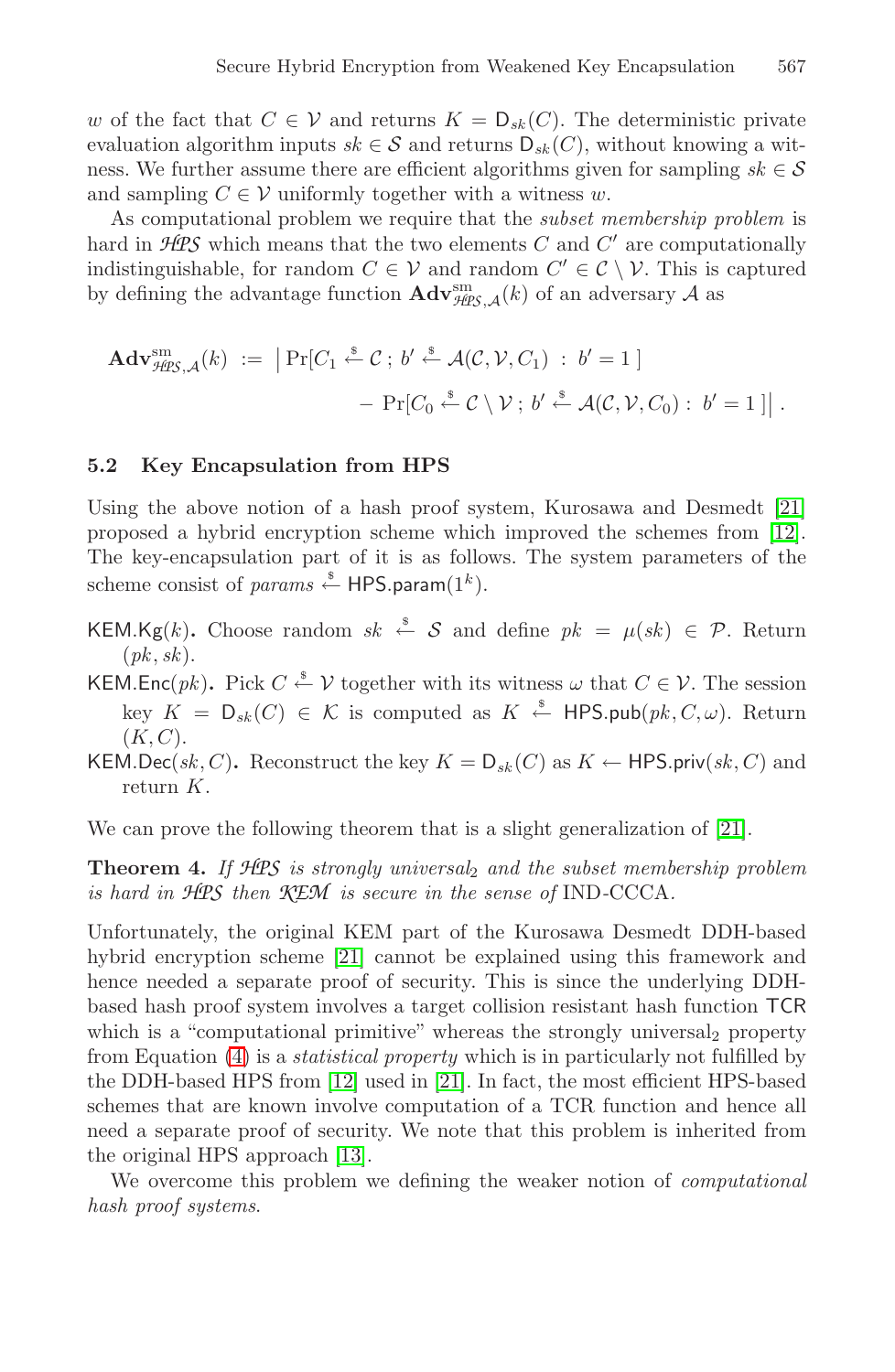# **5.3 Computational Hash Proof Systems**

We now define a weaker computational variant of strongly universal<sub>2</sub> hashing. For an adversary B we define the advantage function  $\mathbf{Adv}_{\mathcal{HPS},\mathcal{B}}^{\text{cu}_2}(k)$  =  $|\Pr[\mathbf{Exp}_{\text{HPS},\mathcal{B}}^{\text{cu}_2-1}(k) = 1] - \Pr[\mathbf{Exp}_{\text{HPS},\mathcal{B}}^{\text{cu}_2-0}(k) = 1]|$  where, for  $b \in \{0,1\}$ ,  $\mathbf{Exp}_{\text{HPS},\mathcal{B}}^{\text{cu}_2-0}$ is defined by the following experiment.

# $\textbf{Experiment Exp}_{\mathcal{HPS}, \mathcal{B}}^{\text{cu}_2-\text{b}}(k)$

 $params \stackrel{\hspace{0.1em}\mathsf{\scriptscriptstyle\$}}{\leftarrow} \mathsf{HPS}.\mathsf{param}(1^k)\ ;\ sk \stackrel{\hspace{0.1em}\mathsf{\scriptscriptstyle\$}}{\leftarrow} \mathcal{S}\ ;\ pk \leftarrow \mu(sk)$  $C^* \stackrel{\hspace{0.1em}\mathsf{\scriptscriptstyle\$}}{\leftarrow} \mathcal{C} \setminus \mathcal{V} \: ; \: K^* \leftarrow \mathsf{D}_{sk}(C^*) \: ; \: (C, St) \stackrel{\hspace{0.1em}\mathsf{\scriptscriptstyle\$}}{\leftarrow} \mathcal{B}_1^{\mathsf{EVALD}(\cdot)}(pk, C^*, K^*)$  $K_0 \stackrel{\$}{\leftarrow} \mathcal{K}$ ;  $K_1 \leftarrow \mathsf{D}_{sk}(C)$ ;  $b' \stackrel{\$}{\leftarrow} \mathcal{B}_2(St, K_b)$ Return b

<span id="page-15-0"></span>where the evaluation oracle EVALD(C) returns  $K = D_{sk}(C)$  if  $C \in V$  and  $\perp$ , otherwise. We also restrict to adversaries that only return ciphertexts  $C \neq C^*$ and that ensure  $C \in \mathcal{C} \setminus \mathcal{V}$ . This is without losing generality, since  $\mathcal{B}_1$  can check  $C \in V$  with its oracle EVALD. A hash proof system  $HPS$  is said to be *compu*tationally universal<sub>2</sub> (CU<sub>2</sub>) if for all polynomial-time adversaries  $\beta$  that satisfy these requirements, the advantage function  $\mathbf{Adv}_{\mathcal{H}PS,\mathcal{B}}^{\text{cu}_2}(k)$  is a negligible function in k.

The following theorem strengthens Theorem 4. A proof will be given in the full version.

**Theorem 5.** If  $HPS$  is computationally universal<sub>2</sub> and the subset membership problem is hard then *KEM* from Section 5.2 is IND-CCCA secure. In particular,

 $\mathbf{Adv}_{\mathcal{A}\mathcal{B}\mathcal{M},t,Q,\text{uncert}_{\mathcal{A}}(k)}^{\text{ccca}}(k) \leq \mathbf{Adv}_{\mathcal{A}\mathcal{B}\mathcal{S},t}^{\text{sm}}(k) + (Q+1) \cdot (\text{uncert}_{\mathcal{A}}(k) + \mathbf{Adv}_{\mathcal{A}\mathcal{B}\mathcal{S},t}^{\text{cu}_2}(k))$ .

# **5.4 A Computational HPS from** *n***-Linear**

Let GS be a group scheme where  $\mathcal{GR}_k$  specifies  $(\hat{\mathbb{G}}, \mathbb{G}, g, p)$ . Let group =  $(\mathcal{GR}, g, p)$  $g_1,\ldots,g_n, h$ , where  $g_1,\ldots,g_n, h$  are independent generators of G. Define  $\mathcal{C} =$  $\mathbb{G}^{n+1}$  and  $\mathcal{V} = \{(g_1^{r_1}, \ldots, g_n^{r_n}, h^{r_1 + \ldots + r_n}) \subset \mathbb{G}^{n+1} : r_1, \ldots, r_n \in \mathbb{Z}_p\}$  The values  $(r_1,\ldots,r_n)\in\mathbb{Z}_p^n$  are a witness of  $C\in\mathcal{V}$ . Let TCR :  $\mathbb{G}^{n+1}\to\mathbb{Z}_p$  be a target collision resistant hash function. Let  $S = \mathbb{Z}_p^{2n+2}$ ,  $\mathcal{P} = \mathbb{G}^{2n}$ , and  $\mathcal{K} = \mathbb{G}$ . For  $sk = (x_1, y_1, \ldots, x_n, y_n, z, z') \in \mathbb{Z}^{2n+2}$ , define  $\mu(sk) = (u_1, \ldots, u_n, v_1, \ldots, v_n)$ , where, for  $1 \leq i \leq n$ ,  $u_i = g_i^{x_i} h^z$  and  $v_i = g_i^{y_i} h^{z'}$ . This defines the output of HPS.param(1<sup>k</sup>). For  $C = (c_1, \ldots, c_n, d) \in \mathcal{C}$  define

$$
\mathsf{D}_{sk}(C) := d^{zt+z'} \cdot \prod_{i=1}^{n} c_i^{x_i t + y_i}, \text{ where } t = \mathsf{TCR}(c_1, \dots, c_n).
$$
 (5)

This defines HPS.priv(sk, C). Given  $pk = \mu(sk)$ ,  $C \in V$  and a witness  $w =$  $(r_1, \ldots, r_n) \in (\mathbb{Z}_p)^n$  such that  $C = (c_1, \ldots, c_n, d) = (g_1^{r_1}, \ldots, g_n^{r_n}, h^{r_1 + \ldots + r_n})$ public evaluation HPS.pub $(pk, C, w)$  computes  $K = D_{sk}(C)$  as

$$
K = \prod_{i=1}^n (u_i^t v_i)^{r_i} .
$$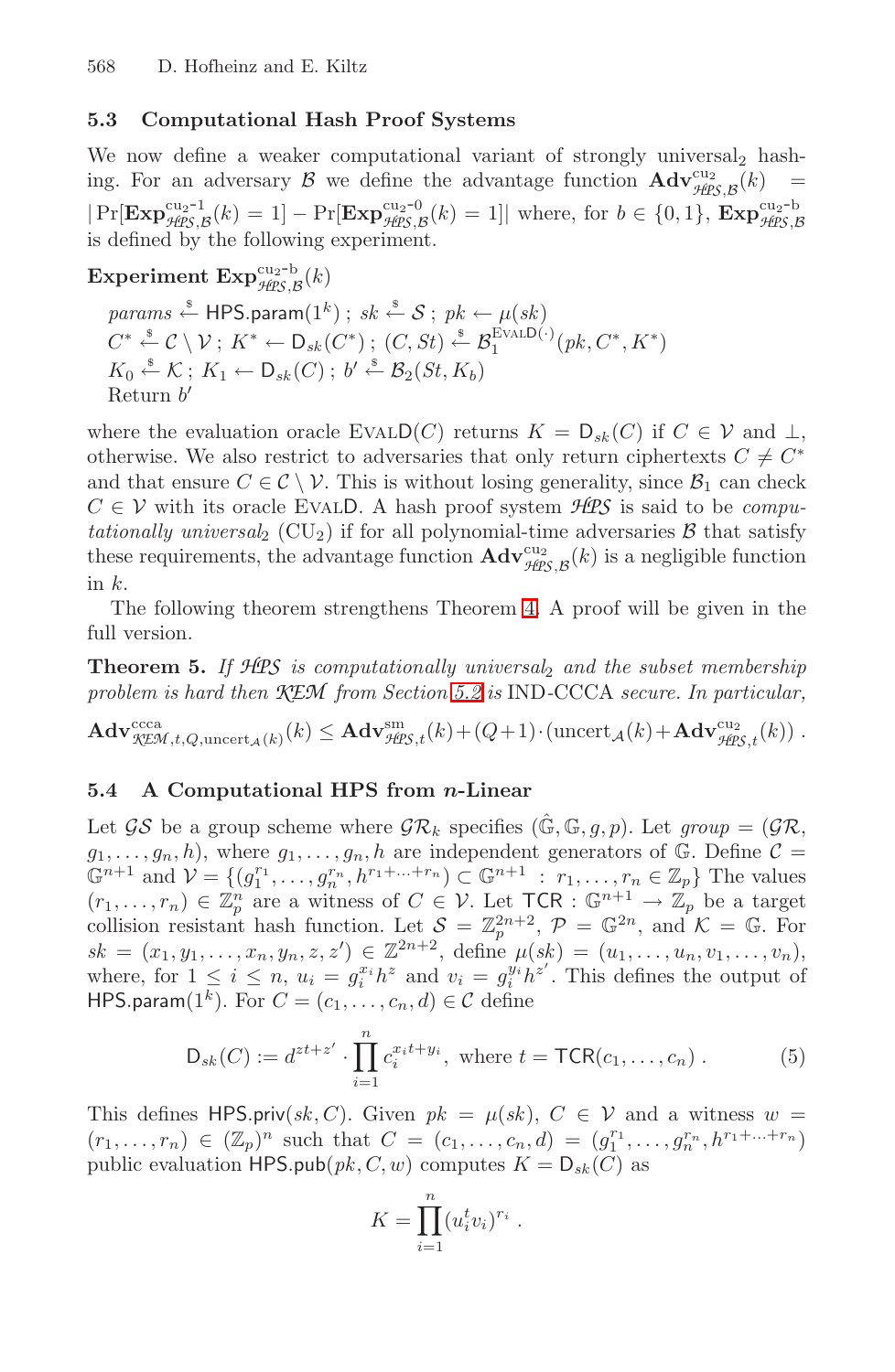Corre[ct](#page-15-0)ness follows by Equa[tio](#page-13-0)n  $(5)$  and the definition of  $\mu$ . This completes the description of *HPS*. Clearly, under the *n*-Linear a[ssum](#page-18-6)ption, the subset membership problem is hard in *HPS*.

Obviously, the above defined HPS is not strongly universal $_2$  in the sense of Equation  $(4)$ . But it is still computationally universal<sub>2</sub>.

# **Lemma 4.** The n-Linear based HPS is computationally universal<sub>2</sub>.

Together with Theorem 5 this proves Theorem 3. For the case  $n = 1$  this also gives an alternative security proof for the Kurosawa-Desmedt scheme [21].

*Proof.* Consider an adversary  $\beta$  in the CU<sub>2</sub> experiment such that  $\beta_1$  outputs a ciphertext  $C \in \mathcal{C} \setminus \mathcal{V}$  and let  $K \leftarrow \mathsf{D}_{sk}(C)$ . Let  $\text{col}$  be the event that  $C \neq C^*$ but  $TCR(C) = TCR(C^*)$ . We claim that for the following adversary  $\mathcal{B}_{\text{tor}}$  we have  $\mathbf{Adv}_{\mathsf{TCR},\mathcal{B}_{\text{ter}}^{t}}^{tcr}(k) = \Pr[\text{COL}]$ . Adversary  $\mathcal{B}_{\text{ter}}$  inputs  $(s, C^*)$  and generates a random instance of params with known indices  $\alpha_i$  such that  $h = g^{\alpha_i}$ . Furthermore,  $\mathcal{B}_{\text{tor}}$ picks a random  $sk \in S$  and runs  $\mathcal{B}_1$  on  $pk = \mu(sk)$ , a random  $C^* \in C \setminus V$ , and  $K^* = D_{sk}(C^*)$ . To answer a query to the evaluation oracle EVALD( $\cdot$ ),  $\mathcal{B}_{\text{tor}}$ fist verifies  $C = (c_1, \ldots, c_n, d) \in V$  by checking if  $\prod c_i^{\alpha_i} = d$ . If not, return  $\perp$ . Otherwise it returns  $K = D_{sk}(C)$ . If for a decapsulation query C event COL happens,  $\mathcal{B}_{\text{tor}}$  returns C to its TCR experiment and terminates.

Now we claim that conditioned under  $\neg \text{COL}$ , the key  $K = D_{sk}(C)$  is a uniform element in  $K$  independent of the adversary's view. This implies that not even a *computationally unbounded*  $\mathcal{B}_2$  could succeed in the second stage. Hence,  $\mathbf{Adv}_{\mathcal{H}PS,\mathcal{B}}^{\text{cu}_2}(k) \leq \mathbf{Adv}_{\mathsf{TCR},\mathcal{B}_{\text{ter}}}(k)$ , which proves the lemma.

<span id="page-16-1"></span>Let  $\log(\cdot) = \log_a(\cdot)$ . Consider the view of  $\mathcal{B}_2$  consisting of the random variables  $(pk, C^*, K^*, C)$ , where  $sk = (x_1, y_1, \ldots, x_n, y_n, z, z') \stackrel{\hspace{0.1em}\mathsf{\scriptscriptstyle\$}}{\leftarrow} \mathbb{Z}^{2n+2}$ ,  $pk = \mu(sk)$  $(u_1,\ldots,u_n,v_1,\ldots,v_n),\ C^*=(c_1^*,\ldots,c_n^*,d^*)=(g_1^{r_1^*},\ldots,g_n^{r_n^*},h^{r^*})$  with  $\sum r_i^*\neq$ r<sup>∗</sup> since  $C^* \in \mathcal{C} \setminus \mathcal{V}, K^* = D_{sk}(\tilde{C}^*)$ , and  $C = (c_1, \ldots, c_n, d) = (g_1^{r_1}, \ldots, \overline{g_n^{r_n}}, h^r)$  $(\sum r_i \neq r \text{ since } C \in \mathcal{C} \setminus \mathcal{V})$ . From the system parameters  $g_1, \ldots, g_n, h$ , adversary  $\mathcal{B}_2$  learns  $\omega = \log h$ ,  $\omega_i = \log g_i$ , and from pk

<span id="page-16-0"></span>for 
$$
1 \leq i \leq n : \log u_i = \omega_i x_i + \omega z
$$
,  $\log v_i = \omega_i y_i + \omega z'$ . (6)

From  $C^*$  the adversary learns  $r_i^* = \log_{g_i} c_i^*$ ,  $r^* = \log_h d^*$ , and from  $K^*$  (by Equation (5)) the value

$$
\log K^* = \sum \omega_i r_i^* (x_i t^* + y_i) + \omega(zt^* + z'), \qquad (7)
$$

and  $t^* = \textsf{TCR}(c_1^*, \ldots, c_n^*, d^*)$ . Furthermore, from C,  $\mathcal{B}_2$  learns  $r_i = \log_{g_i} c_i$  and  $r = \log_h d$ . Let  $K = D_{sk}(C)$ . Our claim is that

$$
\log K = \sum \omega_i r_i (x_i t + y_i) + \omega(zt + z'), \qquad (8)
$$

with  $t = \mathsf{TCR}(C) \neq t^*$ , is a uniform and independent element in  $\mathbb{Z}_p$ . Consider the set of linear equations over the hidden values  $x_1, \ldots, x_n, y_1, \ldots, y_n, z, z'$  defined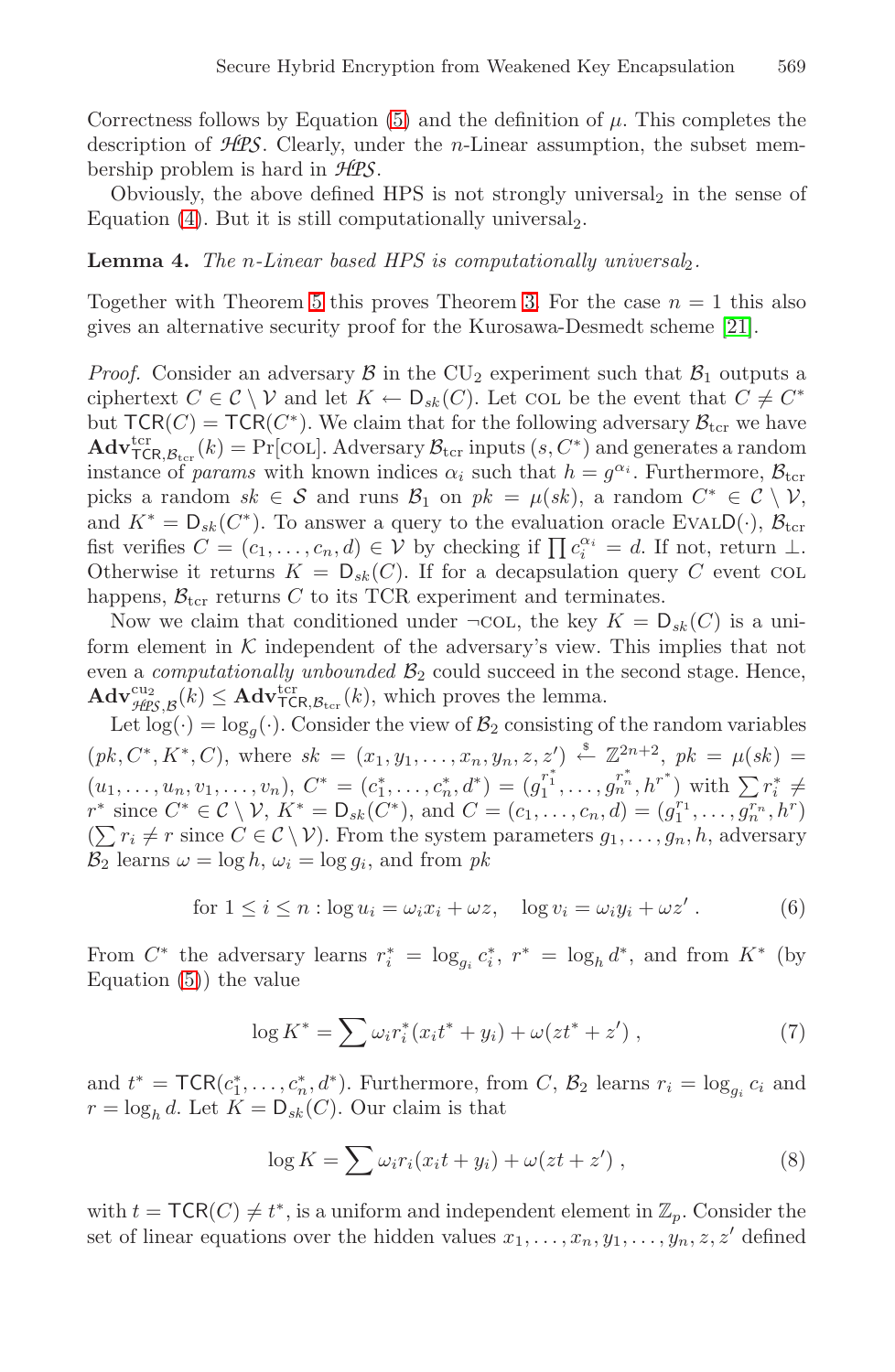by Equations (6), (7), and (8), defined by the matrix  $M \in \mathbb{Z}_p^{n+2 \times n+2}$ ,

$$
M = \begin{pmatrix} x_1 & \dots & x_n & y_1 & \dots & y_n & z & z' \\ & \omega_1 & & & & \omega & \\ & \ddots & & & 0 & & \vdots & 0 \\ & & \omega_n & & & \omega & \\ & & & \omega_1 & & & \omega \\ & & & & & \ddots & & 0 \\ & & & & & & & \omega \\ & & & & & & & \omega_n \\ & & & & & & & \omega_n \\ & & & & & & & \omega_n \\ \omega_1 r_1 t^* & \dots & \omega_n r_n^* t^* \omega_1 r_1^* \dots & \omega_n r_n^* \omega t^* r^* \omega r^* \\ \omega_1 r_1 t^* & \dots & \omega_n r_n t \omega_1 r_1 \dots \omega_n r_n \omega t r \omega r \end{pmatrix}
$$

Since  $\det(M) = \omega^2 \prod \omega_i (t - t^*)(\sum_{i=1}^n r_i - r)(\sum_{i=1}^n r_i^* - r^*) \neq 0$ , Equation (8) is linearly independent of (6) and (7).

<span id="page-17-1"></span>We note that (generalizing [12]) we can also give a computationally universal<sub>2</sub> hashproof system based on Paillier's decision composite residue (DCR) assumption.

# <span id="page-17-4"></span><span id="page-17-2"></span>**References**

- 1. Abe, M., Gennaro, R., Kurosawa, K.: Tag-KEM/DEM: A new framework for hybrid encryption. Cryptology ePrint Archive, Report 2005/027 (2005), http://eprint.iacr.org/
- 2. Abe, M., Gennaro, R., Kurosawa, K., Shoup, V.: Tag-KEM/DEM: A new framework for hybrid encryption and a new analysis of Kurosawa-Desmedt KEM. In: Cramer, R.J.F. (ed.) EUROCRYPT 2005. LNCS, vol. 3494, pp. 128–146. Springer, Heidelberg (2005)
- <span id="page-17-3"></span>3. Bellare, M., Kohno, T., Shoup, V.: Stateful public-key cryptosystems: How to en[crypt with one 160-bit](http://cr.yp.to/papers.html#pippenger) exponentiation. In: ACM CCS 2006, pp. 380–389. ACM Press, New York (2006)
- <span id="page-17-0"></span>4. Bellare, M., Namprempre, C.: Authenticated encryption: Relations among notions and analysis of the generic composition paradigm. In: Okamoto, T. (ed.) ASI-ACRYPT 2000. LNCS, vol. 1976, pp. 531–545. Springer, Heidelberg (2000)
- <span id="page-17-5"></span>5. Bellare, M., Rogaway, P.: Random oracles are practical: A paradigm for designing efficient protocols. In: ACM CCS 1993, pp. 62–73. ACM Press, New York (1993)
- 6. Bernstein, D.J.: Pippenger's exponentiation algorithm (2001), Available from http://cr.yp.to/papers.html#pippenger
- 7. Boneh, D., Boyen, X.: Efficient selective-ID secure identity based encryption without random oracles. In: Cachin, C., Camenisch, J.L. (eds.) EUROCRYPT 2004. LNCS, vol. 3027, pp. 223–238. Springer, Heidelberg (2004)
- 8. Boneh, D., Boyen, X., Shacham, H.: Short group signatures. In: Franklin, M. (ed.) CRYPTO 2004. LNCS, vol. 3152, pp. 41–55. Springer, Heidelberg (2004)
- 9. Boyen, X., Mei, Q., Waters, B.: Direct chosen ciphertext security from identitybased techniques. In: ACM CCS 2005, pp. 320–329. ACM Press, New York (2005)
- 10. Canetti, R., Halevi, S., Katz, J.: Chosen-ciphertext security from identity-based encryption. In: Cachin, C., Camenisch, J.L. (eds.) EUROCRYPT 2004. LNCS, vol. 3027, pp. 207–222. Springer, Heidelberg (2004)